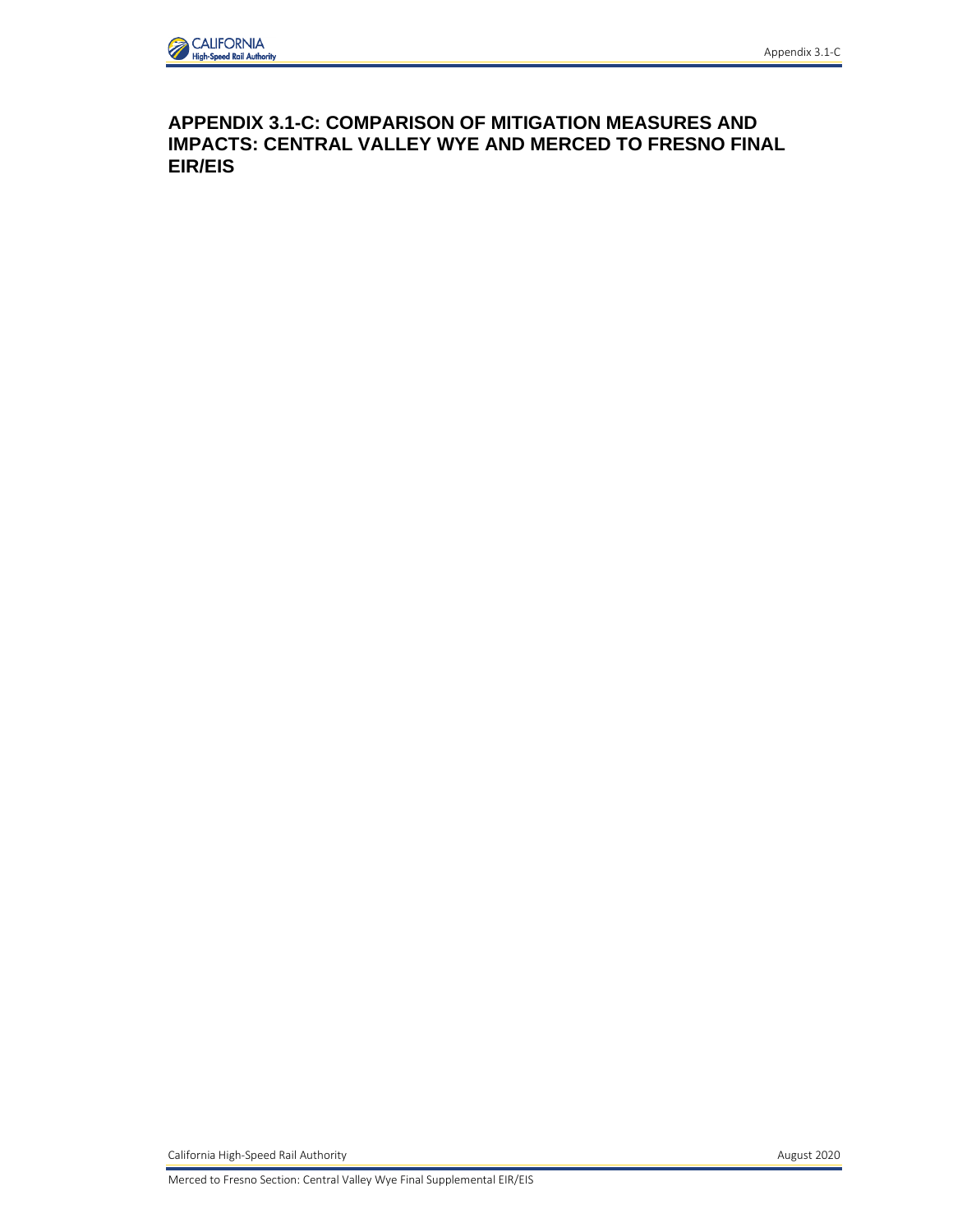

# **APPENDIX 3.1-C: COMPARISON OF MITIGATION MEASURES AND IMPACTS: CENTRAL VALLEY WYE AND MERCED TO FRESNO FINAL EIR/EIS**

This appendix correlates the mitigation measures from the *Merced to Fresno Section: Central Valley Wye Supplemental Environmental Impact Report (EIR)/Supplemental Environmental Impact Statement (EIS)* (Draft Supplemental EIR/EIS) with the project design features and mitigation measures in the *Merced to Fresno Section Final EIR/EIS* (Merced to Fresno Final EIR/EIS) (Authority and FRA 2012). This information is intended to help the reader understand the origin and relationship of the Central Valley Wye alternatives mitigation commitments included in the Draft Supplemental EIR/EIS to the mitigation measures included in the Merced to Fresno Final EIR/EIS from 2012.

Table 1 is organized as the information is presented in the Draft Supplemental EIR/EIS, allowing the reader to see the relationship of the mitigation measures for each resource topic to mitigation measures presented in the Merced to Fresno Final EIR/EIS.

In some cases, the titles of mitigation measures have been renamed or renumbered. Though not presented in Table 1, for some measures that occur in both documents the mitigation text has been modified to make it applicable to the Central Valley Wye alternatives. Additionally, some of the mitigation measures from the Merced to Fresno Final EIR/EIS are now included in the statewide project design as impact avoidance and minimization features (IAMFs)—standard practices, actions, and design features the Authority would incorporate into the Central Valley Wye alternatives design. For more information on the IAMFs, please refer to Chapter 2 Alternatives, and Appendix 2-B: California High-Speed Rail: Impact Avoidance and Minimization Features.

Since publication of the Draft Supplemental EIR/EIS, Table 1 has been expanded to include a column indicating the extent to which any of the referenced mitigation measures were changed between the Draft Supplemental EIR/EIS and the Final Supplemental EIR/EIS. (Table 1 does not include all mitigation measures in the Final Supplemental EIR/EIS, only those that correlate directly to mitigation measures from the Merced to Fresno Final EIR/EIS. The Final Supplemental EIR/EIS reflects additional mitigation measures across several resource topics).

Also, following Table 1, text has been added demonstrating the relationship between environmental impacts identified in the Merced to Fresno Final EIR/EIS and those identified in the Central Valley Wye Final Supplemental EIR/EIS.

| <b>Merced to Fresno Final EIR/EIS</b><br><b>Mitigation Measures</b>                       | <b>Central Valley Wye Draft</b><br><b>Supplemental EIR/EIS Mitigation</b><br><b>Measures</b> | <b>Central Valley Wye Final</b><br><b>Supplemental EIR/EIS Mitigation</b><br><b>Measures</b>                         |
|-------------------------------------------------------------------------------------------|----------------------------------------------------------------------------------------------|----------------------------------------------------------------------------------------------------------------------|
| Air Quality and Global Climate<br>Change                                                  |                                                                                              |                                                                                                                      |
| AO-MM#1 Reduce Criteria Exhaust<br>Emissions from Construction<br>Equipment               | <b>Same</b>                                                                                  | Changed only to reflect the<br>Authority's designation as NEPA<br>Lead Agency pursuant to the NEPA<br>Assignment MOU |
| AO-MM#2 Reduce Criteria Exhaust<br>Emissions from On-Road<br><b>Construction Vehicles</b> | <b>Same</b>                                                                                  | Changed only to reflect the<br>Authority's designation as NEPA<br>Lead Agency pursuant to the NEPA<br>Assignment MOU |

### **Table 1 Comparison of the Merced to Fresno Final EIR/EIS Mitigation Measures to the Central Valley Wye Draft Supplemental EIR/EIS Mitigation Measures and Central Valley Wye Final EIR/EIS Mitigation Measures**

Merced to Fresno Section: Central Valley Wye Final Supplemental EIR/EIS Page | C-1

California High-Speed Rail Authority **August 2020** California High-Speed Rail Authority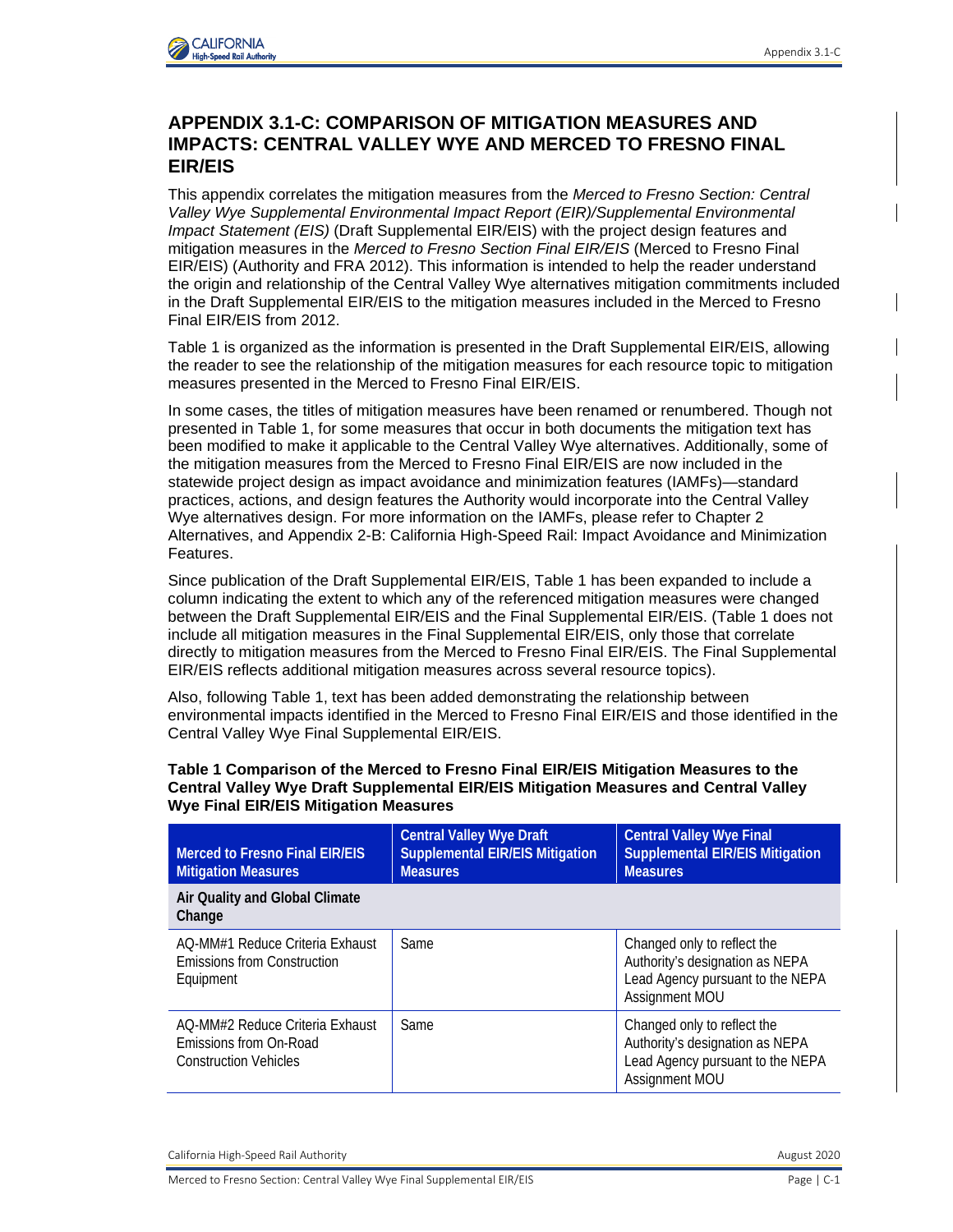

| <b>Merced to Fresno Final EIR/EIS</b><br><b>Mitigation Measures</b>                                                                                                        | <b>Central Valley Wye Draft</b><br><b>Supplemental EIR/EIS Mitigation</b><br><b>Measures</b>                                                                                                                                                   | <b>Central Valley Wye Final</b><br><b>Supplemental EIR/EIS Mitigation</b><br><b>Measures</b>                                                                           |
|----------------------------------------------------------------------------------------------------------------------------------------------------------------------------|------------------------------------------------------------------------------------------------------------------------------------------------------------------------------------------------------------------------------------------------|------------------------------------------------------------------------------------------------------------------------------------------------------------------------|
| AQ-MM#3 Reduce the Potential<br>Impact of Concrete Batch Plants                                                                                                            | Same                                                                                                                                                                                                                                           | No change from Draft to Final                                                                                                                                          |
| AQ-MM#4 Offset Construction<br>Emissions through a SJVAPCD<br><b>VERA</b>                                                                                                  | Renamed: AQ-MM#4 Offset Project<br>Construction Emissions through an<br><b>SJVAPCD Voluntary Emission</b><br>Reduction Agreement (VERA)                                                                                                        | Updated to better reflect the terms<br>of an MOU between the Authority<br>and the SJVAPCD, and to clarify all<br>applicable Air Quality Management<br><b>Districts</b> |
| AQ-MM#5 Purchase Offsets and<br>Off-Site Emission Mitigation for<br>Emissions Associated with Hauling<br>Ballast Material in the BAAQMD and<br><b>SCAQMD Air Districts</b> | Renamed: AQ-MM#5 Purchase<br>Updated to clarify all applicable Air<br><b>Quality Management Districts</b><br>Offsets and Off-Site Emission<br>Mitigation for Emissions Associated<br>with Hauling Ballast Material in<br>Certain Air Districts |                                                                                                                                                                        |
| Noise and Vibration                                                                                                                                                        |                                                                                                                                                                                                                                                |                                                                                                                                                                        |
| NV-MM#1 Construction Noise<br><b>Mitigation Measures</b>                                                                                                                   | Same                                                                                                                                                                                                                                           | Updated to better refine the noise<br>monitoring program and noise<br>compliance thresholds                                                                            |
| NV-MM#6 Additional Noise Analysis<br>During Final Design                                                                                                                   | Renumbered: NV-MM#2 Additional<br>Noise Analysis During Final Design                                                                                                                                                                           | No change from Draft to Final                                                                                                                                          |
| NV-MM#3 Implement Proposed<br>California High-Speed Train Project<br>Noise and Vibration Mitigation<br>Guidelines                                                          | Same                                                                                                                                                                                                                                           | Updated to clarify distance<br>requirements and community<br>coordination requirements                                                                                 |
| NV-MM#4 Vehicle Noise<br>Specification                                                                                                                                     | Same                                                                                                                                                                                                                                           | No change from Draft to Final                                                                                                                                          |
| <b>Biological Resources and</b><br>Wetlands                                                                                                                                |                                                                                                                                                                                                                                                |                                                                                                                                                                        |
| BIO-MM#18 Prepare and Implement<br>Plan for Salvage, Relocation, and/or<br>Propagation of Special-Status Plant<br><b>Species</b>                                           | Renumbered: BIO-MM#2 Prepare<br>and Implement Plan for Salvage,<br>Relocation, and/or Propagation of<br><b>Special-Status Plant Species</b>                                                                                                    | Renumbered: BIO-MM#2b Prepare<br>and Implement Plan for Salvage,<br>Relocation, and/or Propagation of<br><b>Special-Status Plant Species</b>                           |
| BIO-MM#60 Off-Site Habitat<br>Restoration, Enhancement, and<br>Preservation                                                                                                | Renumbered: BIO-MM#4 Off-Site<br>Habitat Restoration, Enhancement,<br>and Preservation                                                                                                                                                         | Renamed: BIO-MM#4 Implement<br>Measures to Minimize Impacts<br>During Off-Site Habitat Restoration,<br>Enhancement, or Creation on<br><b>Mitigation Sites</b>          |
| BIO-MM#19: Conduct Pre-<br>Construction Sampling and<br>Assessment for Vernal Pool Fauna.                                                                                  | Renumbered: BIO-MM#5 Conduct<br>Pre-construction Sampling and<br>Assessment for Vernal Pool Fauna                                                                                                                                              | Renamed: BIO-MM#5 Conduct Pre-<br>construction Surveys for Vernal Pool<br><b>Wildlife Species</b>                                                                      |
| BIO-MM#20 Seasonal Vernal Pool<br><b>Work Restriction</b>                                                                                                                  | Renumbered: BIO-MM#6 Seasonal<br>Vernal Pool Work Restriction                                                                                                                                                                                  | Renamed: BIO-MM#6 Implement<br>Seasonal Vernal Pool Work<br>Restriction                                                                                                |
| BIO-MM#21 Implement and Monitor<br>Vernal Pool Protection                                                                                                                  | Renumbered: BIO-MM#7 Implement<br>and Monitor Vernal Pool Protection                                                                                                                                                                           | Renamed: BIO-MM#7 Implement<br>and Monitor Vernal Pool Avoidance<br>and Minimization Measures Within<br><b>Temporary Impact Areas</b>                                  |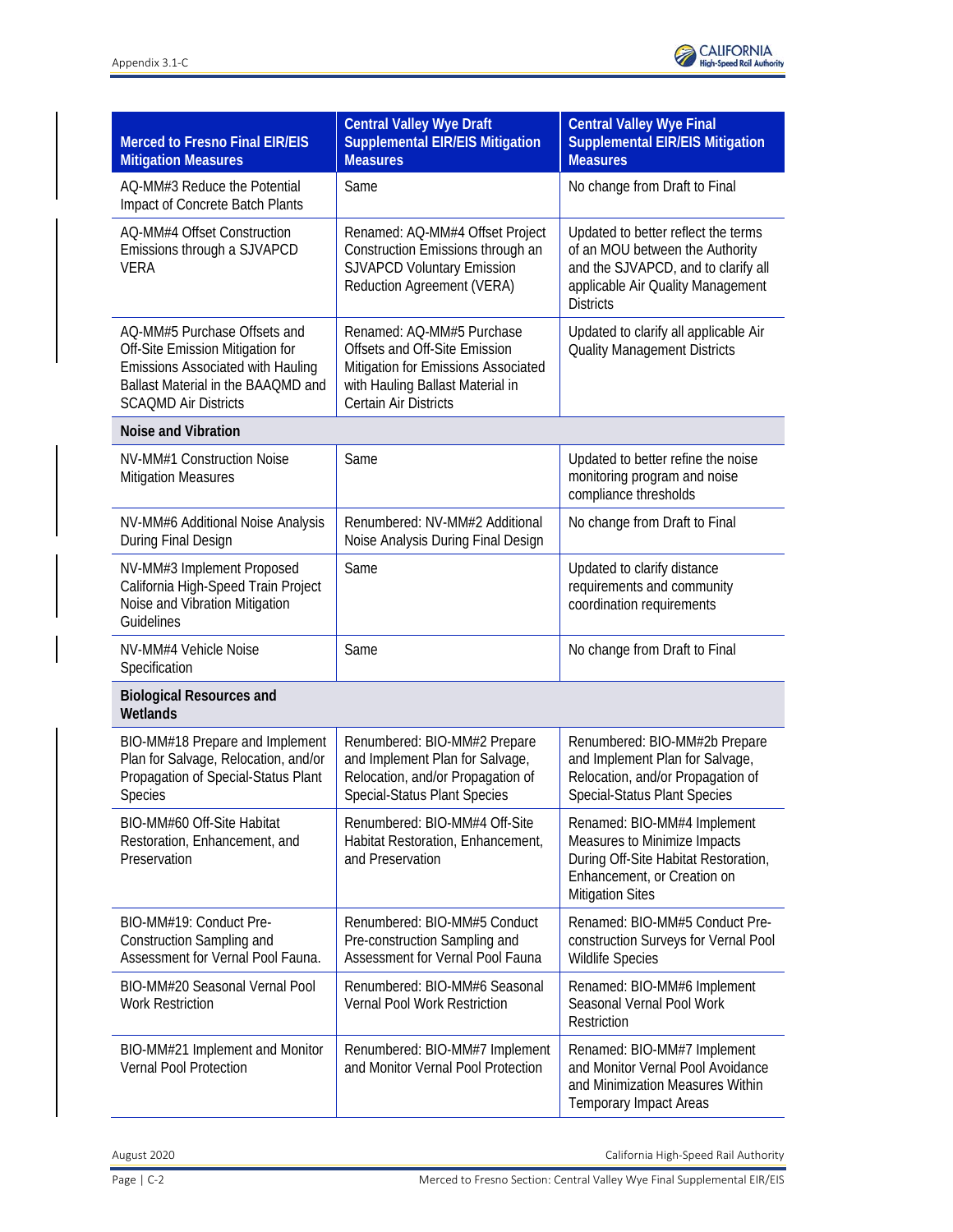

| <b>Merced to Fresno Final EIR/EIS</b><br><b>Mitigation Measures</b>                              | <b>Central Valley Wye Draft</b><br><b>Supplemental EIR/EIS Mitigation</b><br><b>Measures</b>     | <b>Central Valley Wye Final</b><br><b>Supplemental EIR/EIS Mitigation</b><br><b>Measures</b>                                          |
|--------------------------------------------------------------------------------------------------|--------------------------------------------------------------------------------------------------|---------------------------------------------------------------------------------------------------------------------------------------|
| BIO-MM#25 Conduct Emergence<br>and Larval Surveys for Western<br>Spadefoot                       | Renumbered: BIO-MM#13 Conduct<br>Emergence and Larval Surveys for<br>Western Spadefoot           | No change from Draft to Final                                                                                                         |
| BIO-MM#26 Conduct Western Pond<br>Turtle Pre-Construction Surveys and<br>Relocation              | Renumbered: BIO-MM#16 Conduct<br>Western Pond Turtle Pre-<br>construction Surveys and Relocation | No change from Draft to Final                                                                                                         |
| BIO-MM#27 Conduct Western Pond<br><b>Turtle Monitoring</b>                                       | Renumbered: BIO-MM#17 Conduct<br>Western Pond Turtle Monitoring                                  | No change from Draft to Final                                                                                                         |
| BIO-MM#28 Implement Western<br>Pond Turtle Avoidance and<br>Relocation                           | Renumbered: BIO-MM#18<br>Implement Western Pond Turtle<br>Avoidance and Relocation               | No change from Draft to Final                                                                                                         |
| BIO-MM#29 Conduct Pre-<br>construction Surveys and Monitoring<br>for Raptors                     | Renumbered: BIO-MM#24 Conduct<br>Pre-construction Surveys and<br>Monitoring for Raptors          | Renumbered: BIO-MM#24b<br><b>Conduct Pre-construction Surveys</b><br>and Monitoring for Raptors                                       |
| BIO-MM#32 Conduct Protocol and<br>Pre-construction Surveys for<br>Swainson's Hawks               | Renumbered: BIO-MM#26 Conduct<br>Protocol and Pre-construction<br>Surveys for Swainson's Hawks   | Renamed: BIO-MM#26 Conduct<br>Surveys for Swainson's Hawk Nests                                                                       |
| BIO-MM#33 Swainson's Hawk Nest<br>Avoidance and Monitoring                                       | Renumbered: BIO-MM#27<br>Swainson's Hawk Nest Avoidance<br>and Monitoring                        | Renamed: BIO-MM#27 Implement<br>Avoidance and Minimization<br>Measures for Swainson's Hawk<br><b>Nests</b>                            |
| BIO-MM#34 Monitor Removal of<br>Nest Trees for Swainson's Hawks                                  | Renumbered: BIO-MM#28 Monitor<br>Removal of Nest Trees for<br>Swainson's Hawks                   | No change from Draft to Final                                                                                                         |
| BIO-MM#35 Conduct Protocol-level<br>Surveys for Burrowing Owls                                   | Renumbered: BIO-MM#29 Conduct<br>Protocol-level Surveys for Burrowing<br>Owls                    | No change from Draft to Final                                                                                                         |
| BIO-MM#36 Burrowing Owl<br>Avoidance and Minimization                                            | Renumbered: BIO-MM#30<br>Burrowing Owl Avoidance and<br>Minimization                             | Renamed: BIO-MM#30 Implement<br>Avoidance and Minimization<br>Measures for Burrowing Owl                                              |
| BIO-MM#37 Conduct Pre-<br>construction Surveys for Special-<br><b>Status Bat Species</b>         | Renumbered: BIO-MM#31 Conduct<br>Pre-construction Surveys for<br>Special-Status Bat Species      | No change from Draft to Final                                                                                                         |
| BIO-MM#38 Bat Avoidance and<br>Relocation                                                        | Renumbered: BIO-MM#32 Bat<br>Avoidance and Relocation                                            | Renamed: BIO-MM#32 Implement<br>Bat Avoidance and Relocation<br><b>Measures</b>                                                       |
| BIO-MM#39 Bat Exclusion and<br>Deterrence                                                        | Renumbered: BIO-MM#33 Bat<br><b>Exclusion and Deterrence</b>                                     | Renamed: BIO-MM#33 Implement<br><b>Bat Exclusion and Deterrence</b><br>Measures                                                       |
| BIO-MM#40 Conduct Pre-<br><b>Construction Surveys for American</b><br><b>Badger and Ringtail</b> | Renumbered: BIO-MM#34 Conduct<br>Pre-construction Surveys for<br>American Badger and Ringtail    | Renamed: BIO-MM#34 Conduct<br>Pre-construction Surveys for<br>American Badger Den Sites and<br><b>Implement Minimization Measures</b> |

California High-Speed Rail Authority **August 2020** 

Merced to Fresno Section: Central Valley Wye Final Supplemental EIR/EIS Page | C-3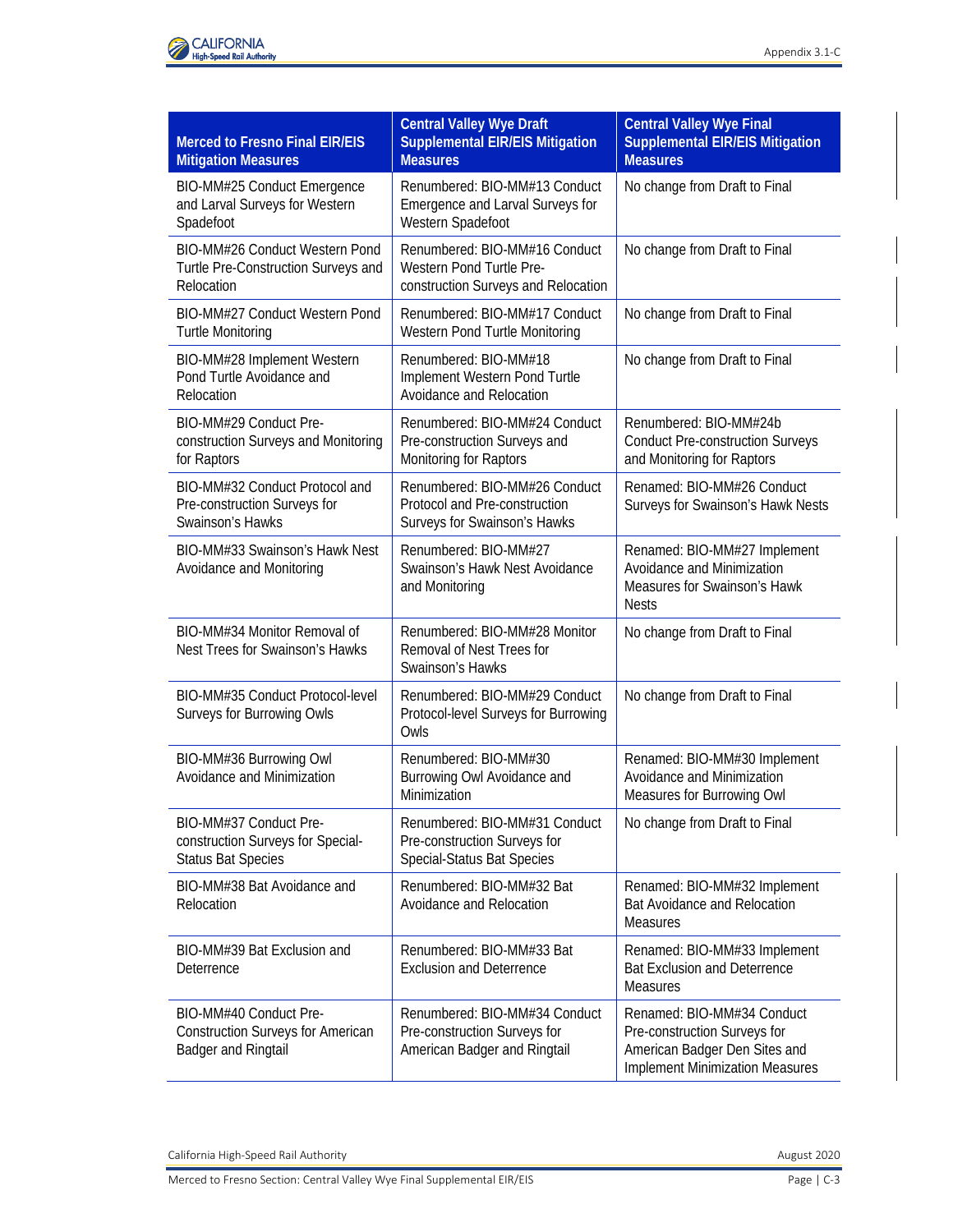

| <b>Merced to Fresno Final EIR/EIS</b><br><b>Mitigation Measures</b>                                                                                  | <b>Central Valley Wye Draft</b><br><b>Supplemental EIR/EIS Mitigation</b><br><b>Measures</b>                                                                   | <b>Central Valley Wye Final</b><br><b>Supplemental EIR/EIS Mitigation</b><br><b>Measures</b>                                                                                                               |
|------------------------------------------------------------------------------------------------------------------------------------------------------|----------------------------------------------------------------------------------------------------------------------------------------------------------------|------------------------------------------------------------------------------------------------------------------------------------------------------------------------------------------------------------|
| BIO-MM#41 American Badger and<br>Ringtail Avoidance                                                                                                  | Renumbered: BIO-MM#35 American<br>Badger and Ringtail Avoidance                                                                                                | Renamed: BIO-MM#35 Conduct<br>Pre-construction Surveys for Ringtail<br>and Ringtail Den Sites and<br>Implement Avoidance Measures                                                                          |
| BIO-MM#42 Conduct Protocol-level<br>Pre-construction Surveys for San<br>Joaquin Kit Fox                                                              | Renumbered: BIO-MM#36 Conduct<br>Protocol-level Pre-construction<br>Surveys for San Joaquin Kit Fox                                                            | Renamed: BIO-MM#36 Conduct<br>Pre-construction Surveys for San<br>Joaquin Kit Fox                                                                                                                          |
| BIO-MM#43 Minimize Impacts on<br>San Joaquin Kit Fox                                                                                                 | Renumbered: BIO-MM#37 Minimize<br>Impacts on San Joaquin Kit Fox                                                                                               | No change from Draft to Final                                                                                                                                                                              |
| BIO-MM#48 Construction in Wildlife<br><b>Movement Corridors</b>                                                                                      | Renumbered: BIO-MM#38<br><b>Construction in Wildlife Movement</b><br>Corridors                                                                                 | No change from Draft to Final                                                                                                                                                                              |
| BIO-MM#52 Compensate for<br>Impacts on California Tiger<br>Salamander                                                                                | Renumbered: BIO-MM#48<br>Compensate for Impacts on<br>California Tiger Salamander                                                                              | Renumbered and Renamed: BIO-<br>MM#46 Provide Compensatory<br>Mitigation for Impacts on California<br><b>Tiger Salamander Habitat</b>                                                                      |
| BIO-MM#55 Compensate for Loss<br>of Burrowing Owl Active Burrows<br>and Habitat                                                                      | Renumbered: BIO-MM#51<br>Compensate for Loss of Burrowing<br>Owl Active Burrows and Habitat                                                                    | Renumbered and Renamed: BIO-<br>MM#49 Provide Compensatory<br>Mitigation for Loss of Burrowing Owl<br><b>Active Burrows and Habitat</b>                                                                    |
| <b>Hazardous Materials and Wastes</b>                                                                                                                |                                                                                                                                                                |                                                                                                                                                                                                            |
| HMW-MM#1 Limit Use of Extremely<br><b>Hazardous Materials Near Schools</b>                                                                           | Same                                                                                                                                                           | Updated to provide more specific<br>information regarding preparation of<br>a memorandum and to affirm that<br>the measure would be consistent<br>with California Public Resources<br>Code Section 21151.4 |
| Socioeconomics and<br>Communities                                                                                                                    |                                                                                                                                                                |                                                                                                                                                                                                            |
| SO-MM#1: Implement Measures to<br>Reduce Impacts Associated with the<br>Division of Residential<br>Neighborhoods                                     | Same                                                                                                                                                           | Minor text revisions                                                                                                                                                                                       |
| SOC-MM#3 Implement Measures to<br>Reduce Impacts Associated with the<br>Division of Residential<br>Neighborhoods                                     | Renumbered: SOC-MM#1<br>Implement Measures to Reduce<br>Impacts Associated with the Division<br>of Residential Neighborhoods                                   | No change from Draft to Final                                                                                                                                                                              |
| <b>Agricultural Farmland</b>                                                                                                                         |                                                                                                                                                                |                                                                                                                                                                                                            |
| AG-MM#1 Preserve the Total<br>Amount of Prime Farmland,<br>Farmland of Statewide Importance,<br>Farmland of Local Importance, and<br>Unique Farmland | Renamed: AG-MM#1 Conserve<br>Important Farmland (Prime<br>Farmland, Farmland of Statewide<br>Importance, Farmland of Local<br>Importance, and Unique Farmland) | Minor text revisions                                                                                                                                                                                       |
| <b>Aesthetics and Visual Resources</b>                                                                                                               |                                                                                                                                                                |                                                                                                                                                                                                            |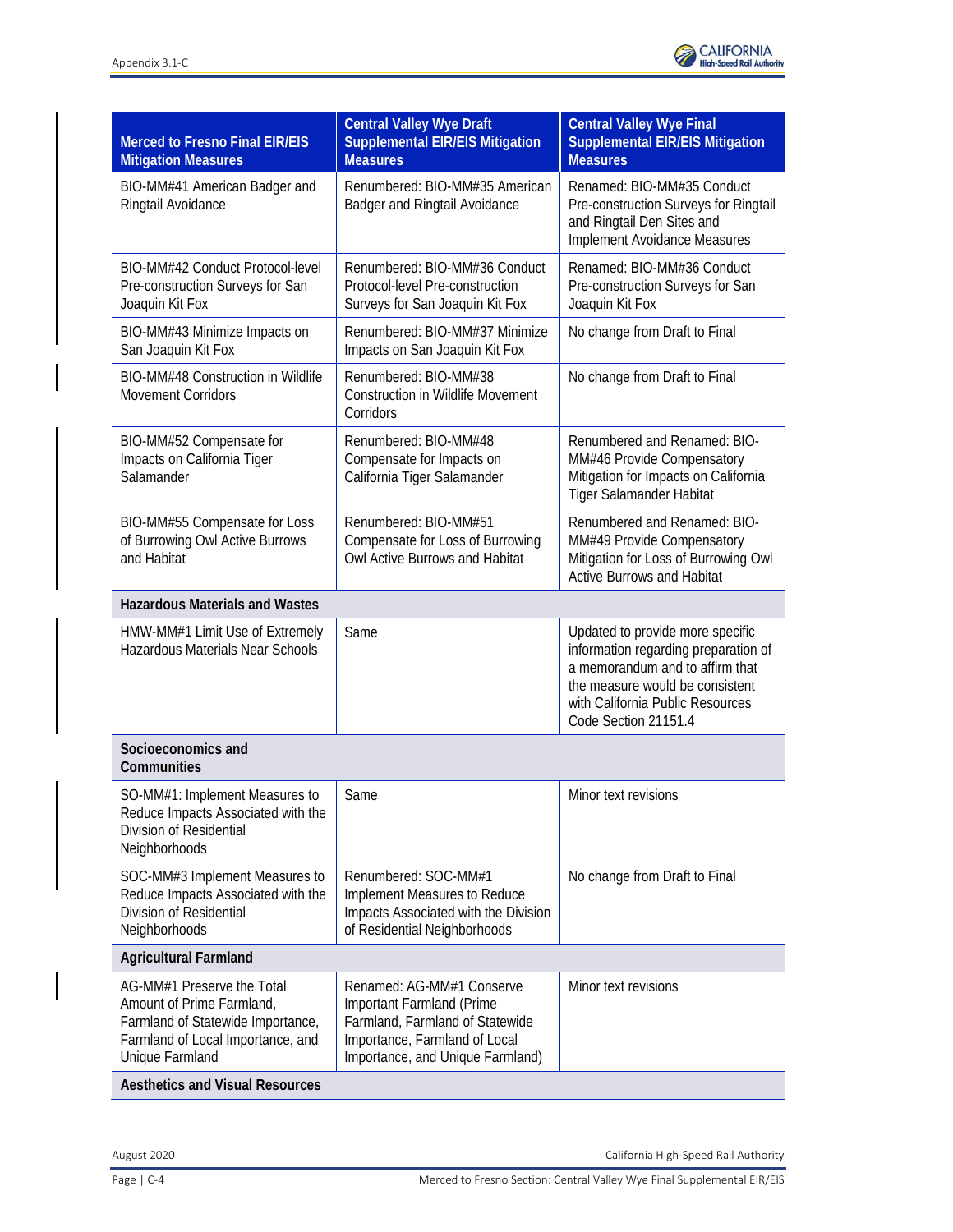

| <b>Merced to Fresno Final EIR/EIS</b><br><b>Mitigation Measures</b>                                                                                                                                                                                                            | <b>Central Valley Wye Draft</b><br><b>Supplemental EIR/EIS Mitigation</b><br><b>Measures</b>                                                                                        | <b>Central Valley Wye Final</b><br><b>Supplemental EIR/EIS Mitigation</b><br><b>Measures</b> |
|--------------------------------------------------------------------------------------------------------------------------------------------------------------------------------------------------------------------------------------------------------------------------------|-------------------------------------------------------------------------------------------------------------------------------------------------------------------------------------|----------------------------------------------------------------------------------------------|
| AVR-MM#1 Minimize Visual<br>Disruption During Construction and<br>from Construction Activities                                                                                                                                                                                 | Renamed: AVR-MM#1 Minimize<br>Visual Disruption from Construction<br><b>Activities</b>                                                                                              | Minor text revisions and clarification<br>regarding minimum replacement<br>tree sizes        |
| AVR-MM#2 Minimize Light<br><b>Disturbance During Construction</b>                                                                                                                                                                                                              | Same                                                                                                                                                                                | No change from Draft to Final                                                                |
| AVR-MM#3 Incorporate Design<br>Criteria for Elevated Guideways and<br>Station Elements That Can Adapt to<br><b>Local Context</b>                                                                                                                                               | Renamed: AVR-MM#3 Incorporate<br>No change from Draft to Final<br>Design Criteria for Elevated<br><b>Guideways and Station Elements</b><br>That Can Adapt to Local Context          |                                                                                              |
| AVR-MM#4 Replant Unused<br>Portions of Lands Acquired for the<br><b>HST</b>                                                                                                                                                                                                    | Renumbered: AVR-MM#5 Replant<br>Unused Portions of Lands Acquired<br>for the HSR                                                                                                    | Minor text revisions and clarification<br>regarding minimum replacement<br>tree sizes        |
| AVR-MM#5: Replant Unused<br>Portions of Lands Acquired for the<br><b>HSR</b>                                                                                                                                                                                                   | Same                                                                                                                                                                                | Minor text revisions and clarification<br>regarding minimum replacement<br>tree sizes        |
| <b>Cultural Resources</b>                                                                                                                                                                                                                                                      |                                                                                                                                                                                     |                                                                                              |
| CUL-MM#2 Mitigate Adverse<br>Impacts on Archaeological and Built<br><b>Environment Resources Identified</b><br>During Phased Identification.<br>Comply with the Stipulations<br>Regarding the Treatment of<br>Archaeological and Historic Built<br>Resources in the PA and MOA | Same                                                                                                                                                                                | Minor text revisions and removal of<br>FRA language                                          |
| CUL-MM#3 Halt work in the Event of<br>an Archaeological Discovery                                                                                                                                                                                                              | Renamed: Renumbered: CUL-<br>MM#3 Halt Work in the Event of an<br>Archaeological Discovery and<br>Comply with the PA, MOA, ATP,<br>and all State and Federal Laws, as<br>applicable | Minor text revisions and removal of<br>FRA language                                          |

*Source: Authority and FRA, 2012; Authority 2019 and 2020.* 

# **Relationship of Impacts in Merced to Fresno Final EIR/EIS and the Central Valley Wye Final Supplemental EIR/EIS**

As explained in Volume 1 Section 3.1, Introduction, the Final Supplemental EIR/EIS provides additional analysis of Central Valley Wye alternatives within a geographic area that is an integral part of the larger Merced to Fresno Project Section. The geography of the Central Valley Wye alternatives analyzed in the Final Supplemental EIR/EIS is larger than that presented for the Wye Design Options in the Merced to Fresno Final EIR/EIS. In addition, the approach to the analysis has changed in a number of ways since the publication of the Merced to Fresno Final EIR/EIS. The impacts analysis in this Final Supplemental EIR/EIS therefore does not mirror the analysis in the Final EIR/EIS, but it covers all necessary impact topics and thereby appropriately supplements the Final EIR/EIS.

The below text is intended to clarify the relationship between the impacts described in the Merced to Fresno Final EIR/EIS, and this Final Supplemental EIR/EIS.

California High-Speed Rail Authority **August 2020** California High-Speed Rail Authority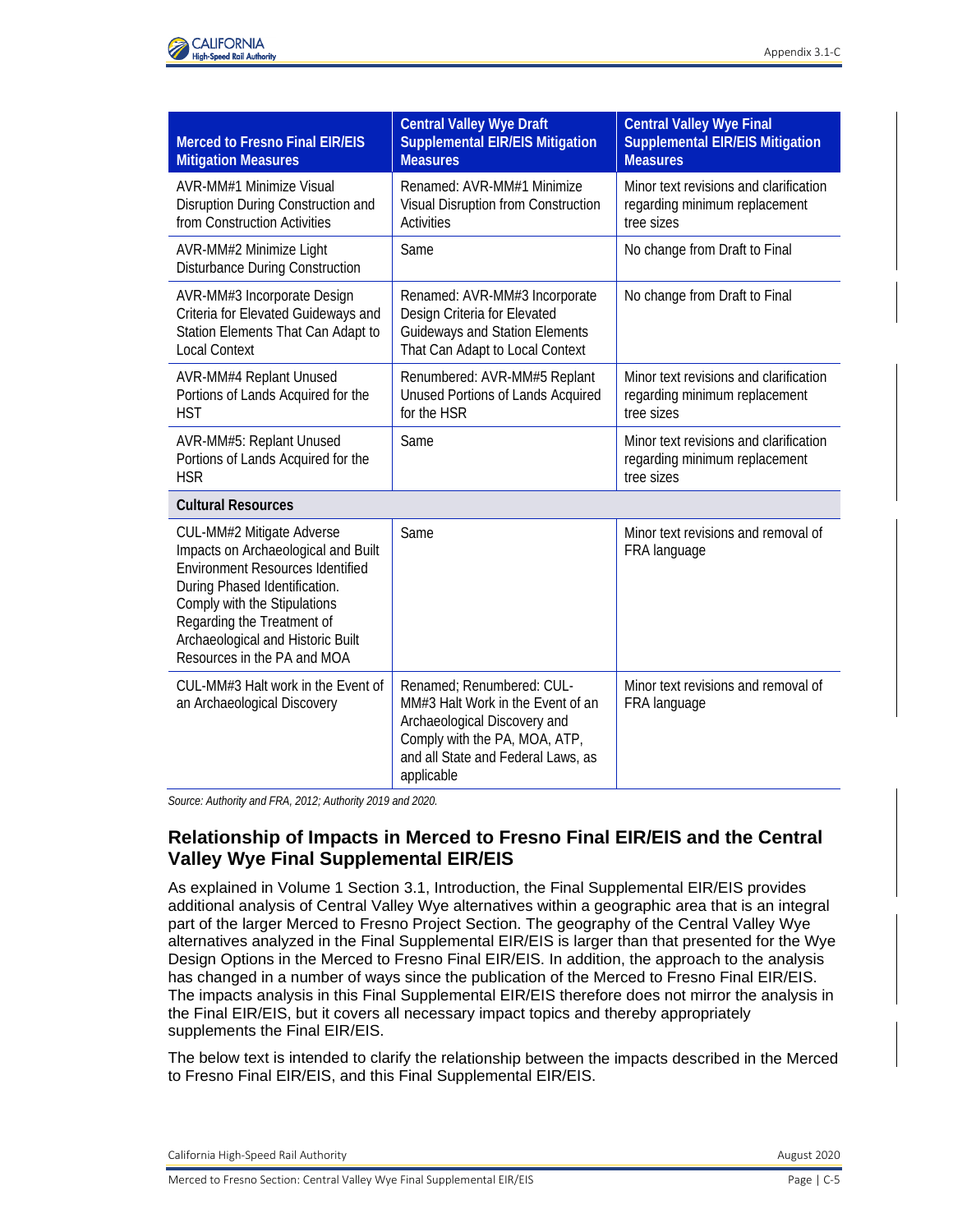

# **I. Geographic Relationship Between Central Valley Wye Final Supplemental EIR/EIS and Merced to Fresno Final EIR/EIS**

The Merced to Fresno Final EIR/EIS analyzed the high-speed rail (HSR) north-south alignment in terms of four geographic vicinities: Merced, Chowchilla, Madera, and Fresno. (Merced to Fresno Final EIR/EIS, p. 2-46.) The Merced to Fresno Final EIR/EIS analyzed the two Wye Design options (Avenue 24 and Avenue 21) in Madera County in the context of the Chowchilla and Madera geographic vicinities. (Merced to Fresno Final EIR/EIS, pp. 2-54 to 2-55.)

The Final Supplemental EIR/EIS focuses on Central Valley Wye alternatives within an area bounded by Ranch Road to the North, Carlucci Road to the West, and Avenue 19 to the South, which is larger than and encompasses the geographic area of the prior two Wye Design Options in the Merced to Fresno Final EIR/EIS, as shown in Figure 2-6 of this Final Supplemental EIR/EIS, and reproduced here. As explained in Section 2.2.1, the Central Valley Wye alternatives extend farther north and west than the prior Wye Design Options. The Final Supplemental EIR/EIS thus supersedes the prior impacts analysis of the Wye Design Options in the Merced to Fresno Final EIR/EIS, meaning the analysis related to HSR infrastructure within the orange shaded area on Figure 2-6.

The Final Supplemental EIR/EIS does not focus on impacts of the HSR alignment for the Merced to Fresno Project Section outside the Central Valley Wye area, meaning to the north or south of the dotted box on Figure 2-6. The Authority has already approved the Hybrid alternative to the north and south of the Central Valley Wye and is not proposing any changes at this time. Accordingly, the Merced to Fresno Final EIR/EIS impacts analysis that relates exclusively to impacts of the Merced to Fresno Project Section north of Ranch Road to Merced, and south of Avenue 19 to Fresno, is not repeated in the Final Supplemental EIR/EIS.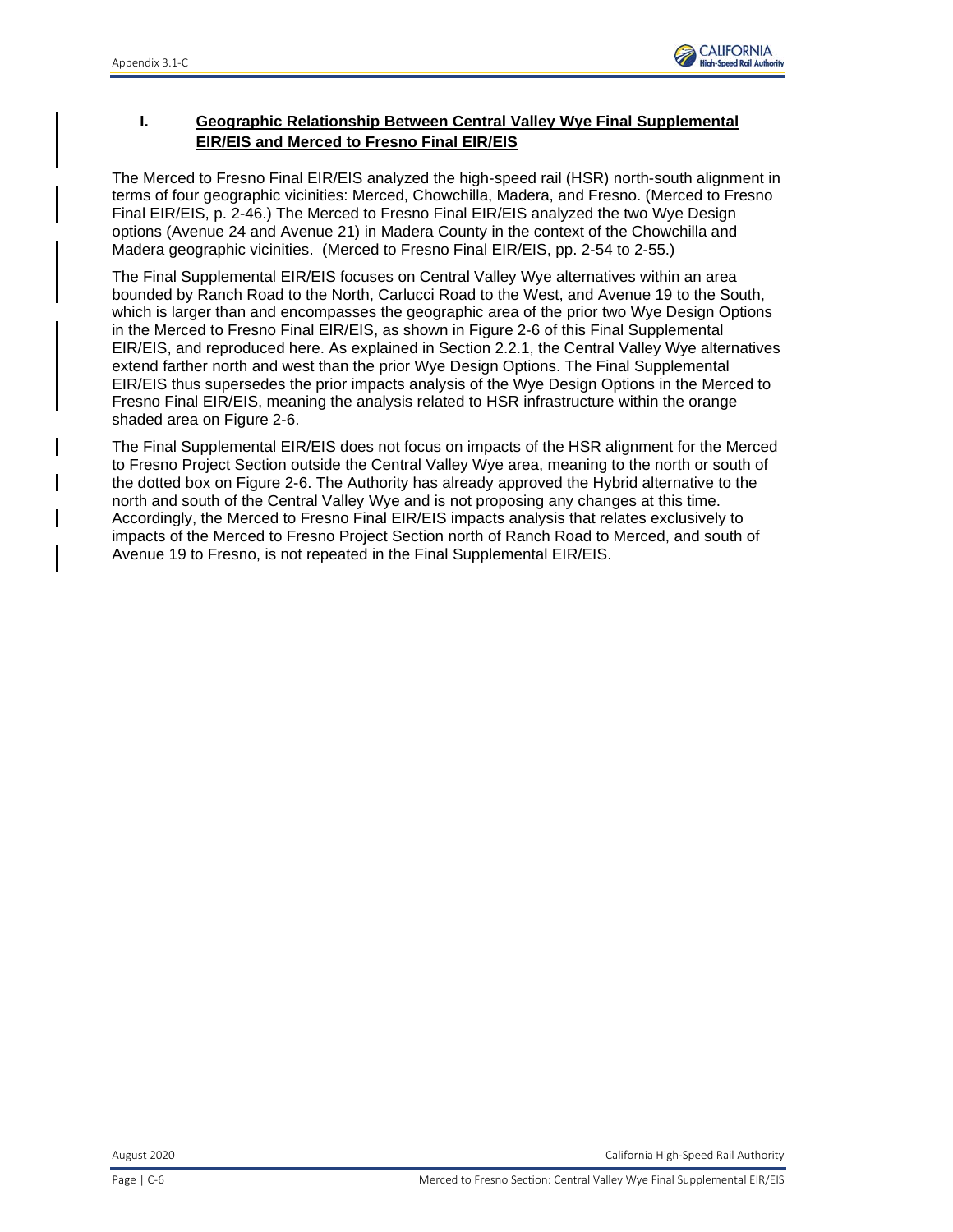



**Figure 2-6 Relationship of Central Valley Wye to Extent of Merced to Fresno Wye Design Options**

California High-Speed Rail Authority **August 2020 August 2020**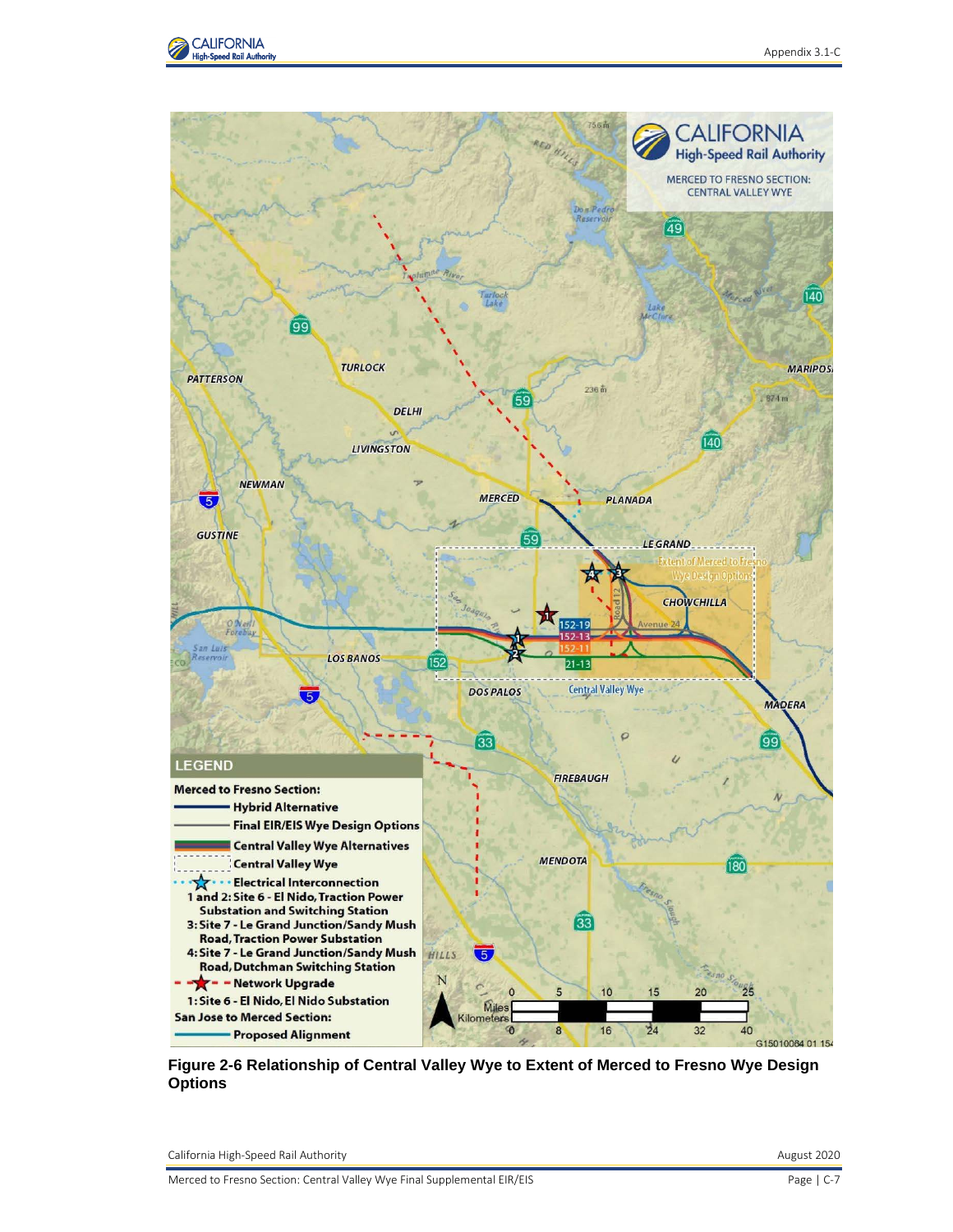

#### **II. Impact Analysis Relationship**

The impacts analysis in this Final Supplemental EIR/EIS differs from the 2012 Merced to Fresno Final EIR/EIS in a number of respects in addition to the geographic difference described above. As explained in Section 3.1.2, differences include:

- Order in which impacts are presented
- Inclusion of electrical interconnections and network upgrades
- Renaming of "project design features" as "impact avoidance and minimization features" or "IAMFs"
- Rewording and adjustments to mitigation measures, as explained in this Appendix.

In addition, there are several other differences between the two documents. The Merced to Fresno Final EIR/EIS included impact numbering only for impacts that were deemed significant under CEQA, but did not identify impact numbering for CEQA less than significant impacts or for NEPA impacts. The Final Supplemental EIR/EIS numbers all impacts for improved organization and clarity. The Merced to Fresno Final EIR/EIS described whether impacts under NEPA were significant, whereas the Final Supplemental EIR/EIS explains in section 3.1.3.4 that NEPA impacts are fully described, but not characterized in terms of significance in the same manner as for CEQA. Further, as explained in individual sections of Chapter 3 of the Final Supplemental EIR/EIS, some impact analysis methodologies differ between the two documents, but the analysis in each individual chapter is consistent with the analysis in the Merced to Fresno Final EIR/EIS.

This Final Supplemental EIR/EIS addresses all impacts of HSR construction and operation/maintenance of the Central Valley Wye alternatives, as illustrated in the following tables, except in a few instances when it refers back to analysis in the Merced to Fresno Final EIR/EIS as applying unchanged. This Final Supplemental EIR/EIS is more detailed in some respects than the prior Merced to Fresno Final EIR/EIS, based on the Authority's ongoing efforts to provide thorough, yet reader-friendly environmental documents. The two documents considered together, provide analysis of the Merced to Fresno Project Section as a whole, with the Final Supplemental EIR/EIS superseding the prior analysis of Wye Design Options in the Merced to Fresno Final EIR/EIS.

In the following explanations of each impact analysis Section in the Merced to Fresno Final EIR/EIS and Final Supplemental EIR/EIS, tables identify the general impact topics covered in both documents. In the tables, "S" refers to a significant impact under CEQA and "LTS" refers to a less than significant impact under CEQA. In addition, "SUI" refers to an impact identified as significant and unavoidable (in other words, even with the application of any feasible mitigation, the impact cannot be reduced to a less-than-significant level. "NI" means no impact. While the tables are focused on the CEQA conclusions, the CEQA conclusions are representative of the NEPA analysis. The discussion of each impact topic is addressed for NEPA purposes under the particular impact number and the NEPA Summary for the Final Supplemental EIR/EIS, and under the general discussion of each impact topic and the NEPA Summary in the Merced to Fresno Final EIR/EIS.

#### **TRANSPORTATION (SECTION 3.2)**

The Merced to Fresno Final EIR/EIS analyzed traffic impacts from construction across the urban and rural areas of the project section. The following significant impacts were specific to Merced and Fresno: TR #2-TR # 5, Fresno Area; TR # 6 and TR # 7, Realignment of SR 99 in Fresno Area, and TR # 8 and TR # 9, Station Area Impacts in Merced and Fresno. (Merced to Fresno Final EIR/EIS, pp. 3.2-158 to 3.2-160.) In addition, the Section described less than significant construction-related and operations-related impacts that are geographically limited to Merced and Fresno. (Merced to Fresno Final EIR/EIS, p. 3.2-31 to 32, 38, 41.) These impacts, which are outside the geographic study area of the Central Valley Wye Alternatives, are not changed. Other transportation impacts that were addressed for the Merced to Fresno Project Section as a whole are identified below with the related discussion.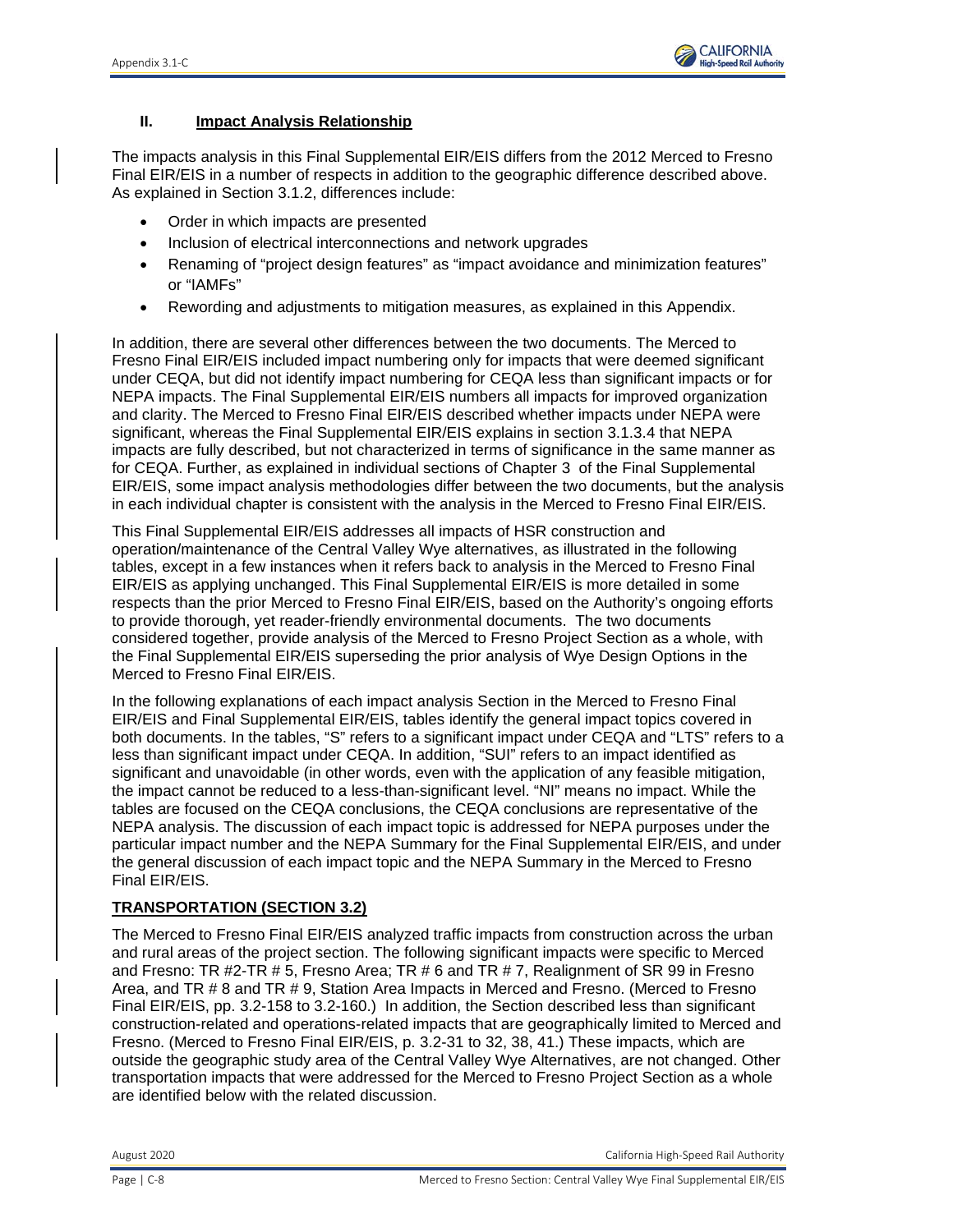

| <b>Impact</b>                                                              | <b>CVY Final</b><br>Supplemental<br><b>EIR/EIS Impact</b><br><b>Conclusion Before</b><br><b>Mitigation</b> | <b>CVY Final</b><br><b>Supplemental</b><br><b>EIR/EIS Impact</b><br><b>Conclusion After</b><br><b>Mitigation</b> | <b>MF Final EIR/EIS</b><br>Impact/<br><b>Conclusion</b><br><b>Before Mitigation</b> | <b>MF Final EIR/EIS</b><br>Impact/<br><b>Conclusion After</b><br><b>Mitigation</b> |
|----------------------------------------------------------------------------|------------------------------------------------------------------------------------------------------------|------------------------------------------------------------------------------------------------------------------|-------------------------------------------------------------------------------------|------------------------------------------------------------------------------------|
| Impacts on Major<br>Roads from Temp.<br>Road Closures -<br>Construction    | TR $# 1$ (temp) $-$ No<br>Impact<br>TR $# 2$ (perm) – LTS                                                  | N/A<br>N/A                                                                                                       | <b>LTS</b><br>(p. 3.2-26, p. 3.2-<br>31 to 3.2-32)                                  | N/A                                                                                |
| <b>Construction Material</b><br>Hauling                                    | TR $# 3 - LTS$                                                                                             | N/A                                                                                                              | <b>LTS</b><br>$(p. 3.2 - 35)$                                                       | N/A                                                                                |
| Impacts on<br>Circulation and<br><b>Emergency Access -</b><br>Construction | TR $# 4$ (temp) $-$ LTS<br>TR $# 5$ (perm) - LTS                                                           | N/A<br>N/A                                                                                                       | <b>LTS</b><br>(p. 3.2-31, p. 3.2-<br>35)                                            | N/A                                                                                |
| Impacts on Major<br><b>Highway Operations</b><br>- Construction            | TR $# 6$ (temp) – LTS<br>TR $# 7$ (perm) - LTS                                                             | N/A<br>N/A                                                                                                       | <b>LTS</b><br>$(pp. 3.2-33-3.2-34)$                                                 | N/A                                                                                |
| Impacts on Rural<br>Roadway Operations<br>- Construction                   | TR $# 8$ (temp) $-$ LTS<br>TR $# 9$ (perm) – LTS                                                           | N/A<br>N/A                                                                                                       | <b>LTS</b><br>$(p. 3.2 - 35)$                                                       | N/A                                                                                |
| Loss of Property<br>Access-<br>Construction                                | TR $# 10$ (temp) $-$ LTS<br>TR $# 11$ (perm) - LTS                                                         | N/A<br>N/A                                                                                                       | TR $# 1 - S$<br>$(p. 3.2-48, 49)$                                                   | <b>LTS</b><br>$(p. 3.2 - 158)$                                                     |
| <b>Bus Transit</b><br>Operations -<br>Construction                         | TR $# 12$ (temp) – LTS<br>TR $# 13$ (perm) - LTS                                                           | N/A<br>N/A                                                                                                       |                                                                                     |                                                                                    |
| Passenger Rail<br>Operations -<br>Construction                             | TR $#$ 14 (temp) – LTS<br>TR # 15 (perm) - LTS                                                             | N/A<br>N/A                                                                                                       | LTS (p. 3.2-36)                                                                     | N/A                                                                                |
| Impacts on School<br>Bus Routes -<br>Construction                          | TR $# 16$ (temp) $-$ LTS<br>TR $# 17$ (perm) – NI                                                          | N/A<br>N/A                                                                                                       |                                                                                     |                                                                                    |
| Pedestrian and<br><b>Bicycle Access -</b><br>Construction                  | TR $#$ 18 (temp) – LTS<br>TR $# 19$ (perm) – NI                                                            | N/A<br>N/A                                                                                                       | LTS (p. 3.2-31, p.<br>$3.2 - 36$                                                    | N/A                                                                                |
| Roadway<br>Operations                                                      | TR $# 20$ (temp) $-$ LTS<br>TR $# 21$ (perm) - LTS                                                         | N/A<br>N/A                                                                                                       | LTS (pp. 3.2-31 -<br>$3.2 - 32$                                                     | N/A                                                                                |
| Reduced Auto VMT                                                           | TR $#2$ (perm) $-$ LTS<br>(beneficial)                                                                     | N/A                                                                                                              | Beneficial<br>$(p. 3.2-35, 36)$                                                     | N/A                                                                                |
| Changes to Aviation<br>System from<br>Operations                           | No change from<br>Merced to Fresno<br>Final EIR/EIS                                                        | N/A                                                                                                              | Beneficial<br>$(p. 3.2-36)$                                                         | N/A                                                                                |
| Changes to Freight<br>Rail from Operations                                 | No change from<br>Merced to Fresno<br>Final EIR/EIS                                                        | N/A                                                                                                              | N <sub>l</sub><br>$(p. 3.2-36)$                                                     | N/A                                                                                |

California High-Speed Rail Authority **August 2020**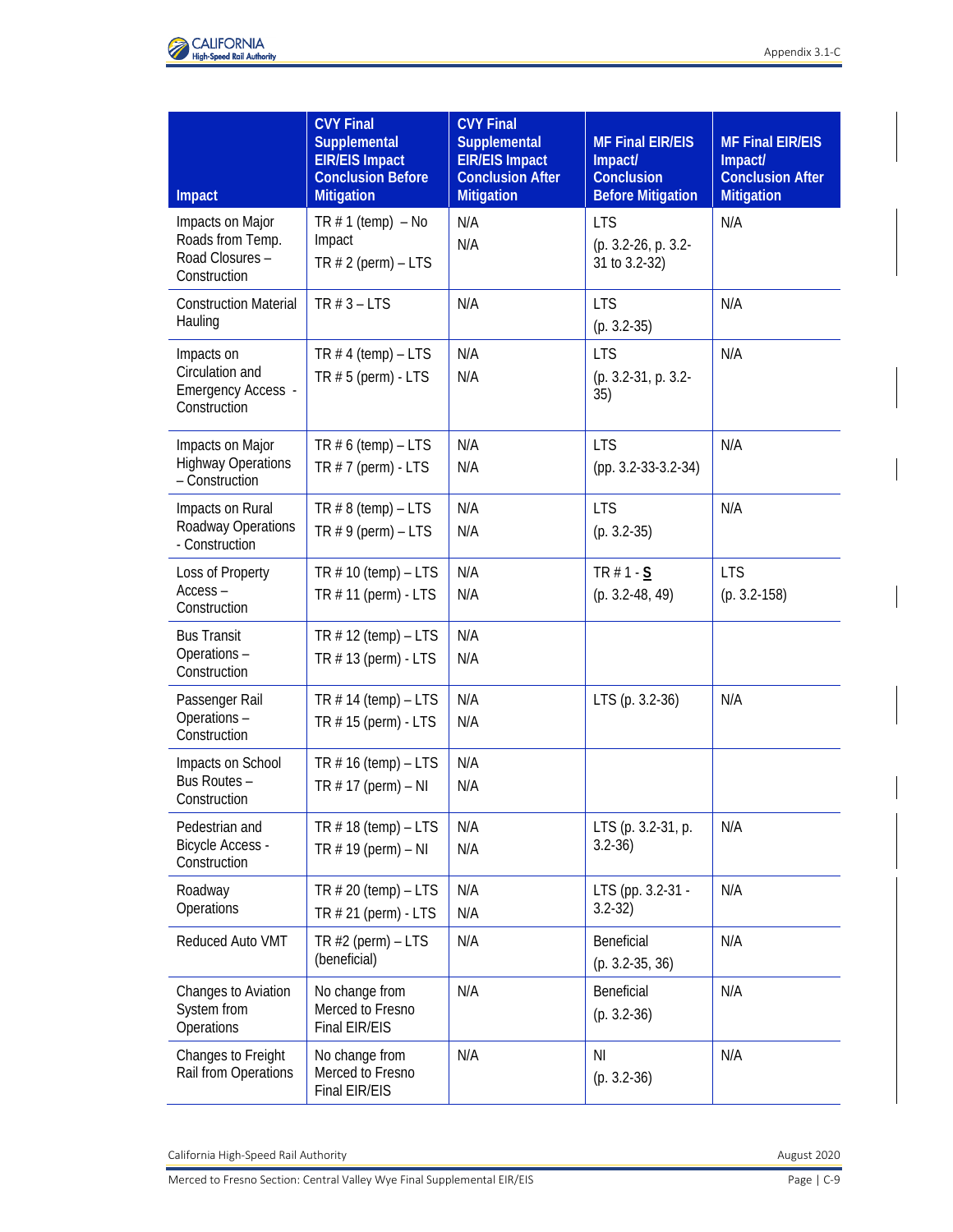

The Final Supplemental EIR/EIS explains that pursuant to CEQA Guidelines section 15064.3, automobile delay is no longer considered a significant impact under CEQA. The topics involving analysis of automobile delay were determined to be less than significant under CEQA in the Draft Supplemental EIR/EIS. This conclusion is reinforced by CEQA Guideline section 15064.3. The Final Supplemental EIR/EIS duly includes VMT considerations in the analysis of several transportation related impacts.

### **AIR QUALITY (SECTION 3.3)**

The Merced to Fresno Final EIR/EIS analyzed the impacts of constructing the Merced to Fresno Project Section within the San Joaquin Valley Air Basin (SJVAB) and from materials hauling outside the SJVAB. The Final Supplemental EIR/EIS analysis is similar, although methodologies differ as explained in Section 3.3.4.3.

| <b>IMPACT</b>                                                            | <b>CVY Final</b><br><b>Supplemental</b><br><b>EIR/EIS Impact</b><br><b>Conclusion Before</b><br><b>Mitigation</b> | <b>CVY Final</b><br>Supplemental<br><b>EIR/EIS</b><br>Impact<br><b>Conclusion</b><br><b>After</b><br><b>Mitigation</b> | <b>MF Final EIR/EIS</b><br>Impact/Conclusion<br><b>Before Mitigation</b>   | <b>MF Final EIR/EIS</b><br><b>Impact/Conclusion</b><br><b>After Mitigation</b> |
|--------------------------------------------------------------------------|-------------------------------------------------------------------------------------------------------------------|------------------------------------------------------------------------------------------------------------------------|----------------------------------------------------------------------------|--------------------------------------------------------------------------------|
| Construction<br>Emissions in SJVAB                                       | $AO \# 1$ (temp direct)<br>$-S$<br>$AO \# 3$ (temp<br>indirect) - S                                               | <b>LTS</b>                                                                                                             | AQ $# 1 - S$ for VOC<br>and $NOx$<br>$(p. 3.3-78)$                         | <b>LTS</b>                                                                     |
| <b>Materials Hauling</b><br><b>Emissions Outside</b><br><b>SJVAB</b>     | $AO # 3 - S$                                                                                                      | <b>LTS</b>                                                                                                             | $AO \# 2 - S$ for NOx<br>in BAQMD and<br>South Coast AQMD<br>$(p. 3.3-78)$ | <b>LTS</b>                                                                     |
| Compliance with Air<br><b>Quality Plans -</b><br>Construction            | $AO # 2 - S$ for NOx<br>and PM10                                                                                  | <b>LTS</b>                                                                                                             | $AO \# 3 - S$ for<br>Ozone precursors<br>(VOC and NOx)<br>$(p. 3.3-78)$    | <b>LTS</b>                                                                     |
| Greenhouse Gas<br><b>Emissions from</b><br>Construction                  | $AO # 4 - LTS$                                                                                                    | N/A                                                                                                                    | $LTS - (p. 3.3-43 to$<br>44)                                               | N/A                                                                            |
| <b>Exposure to Asbestos</b><br>and Lead-based Paint<br>from Construction | AQ # 5 - LTS                                                                                                      | N/A                                                                                                                    | LTS (p. 3.3-44)                                                            | N/A                                                                            |
| Health Impacts from<br>Construction                                      | $AO # 6 - LTS$                                                                                                    | N/A                                                                                                                    | $AO # 4 - S$<br>$(p. 3.3-78)$                                              | <b>LTS</b>                                                                     |
| <b>Pollutant Emissions</b><br><b>During Operations</b>                   | AG # $7 -$<br>LTS/beneficial                                                                                      | N/A                                                                                                                    | LTS/beneficial<br>$(p. 3.3-49 to 3.3-50)$                                  | N/A                                                                            |
| Compliance with Air<br>Quality Plans -<br>Operations                     | AQ # 8 - LTS                                                                                                      | N/A                                                                                                                    | No impact<br>$(p. 3.3-72)$                                                 | N/A                                                                            |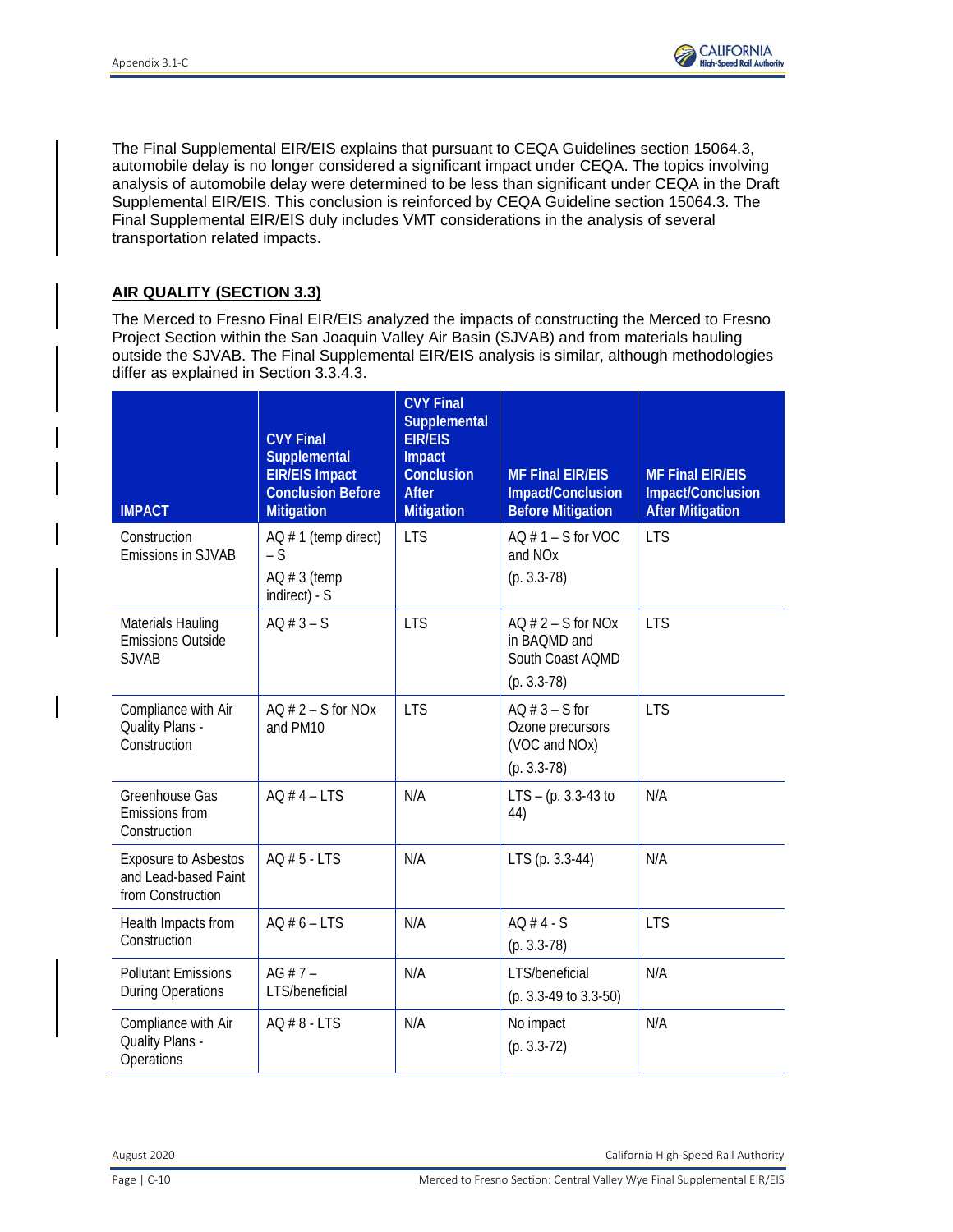

| <b>IMPACT</b>                                | <b>CVY Final</b><br><b>Supplemental</b><br><b>EIR/EIS Impact</b><br><b>Conclusion Before</b><br><b>Mitigation</b> | <b>CVY Final</b><br><b>Supplemental</b><br><b>EIR/EIS</b><br>Impact<br>Conclusion<br>After<br><b>Mitigation</b> | <b>MF Final EIR/EIS</b><br>Impact/Conclusion<br><b>Before Mitigation</b> | <b>MF Final EIR/EIS</b><br><b>Impact/Conclusion</b><br><b>After Mitigation</b> |
|----------------------------------------------|-------------------------------------------------------------------------------------------------------------------|-----------------------------------------------------------------------------------------------------------------|--------------------------------------------------------------------------|--------------------------------------------------------------------------------|
| Greenhouse Gas<br><b>Emission/Operations</b> | $AO$ #9 - LTS                                                                                                     | N/A                                                                                                             | <b>Beneficial</b><br>$(pp. 3.3-52 to 56)$                                | N/A                                                                            |
| Localized Mobile<br>Source Air Toxics        | $AO \# 10 - LTS$                                                                                                  | N/A                                                                                                             | LTS (p. 3.3-51)                                                          | N/A                                                                            |
| CO Hot Spot Analysis                         | $AO # 11 - NI$                                                                                                    | N/A                                                                                                             | LTS (p. 3.3-65)                                                          | N/A                                                                            |
| PM 10 Hot Spot<br>Analysis                   | AQ # 12 - LTS                                                                                                     | N/A                                                                                                             | <b>LTS</b><br>$(p. 3.3-70)$                                              | N/A                                                                            |
| Objectionable Odors                          | LTS - no change<br>from Merced to<br><b>Fresno Final EIR/EIS</b><br>(SEIR/S, p. 3.3-2)                            | N/A                                                                                                             | <b>LTS</b><br>$(p.p. 3.3-71 to 72)$                                      | N/A                                                                            |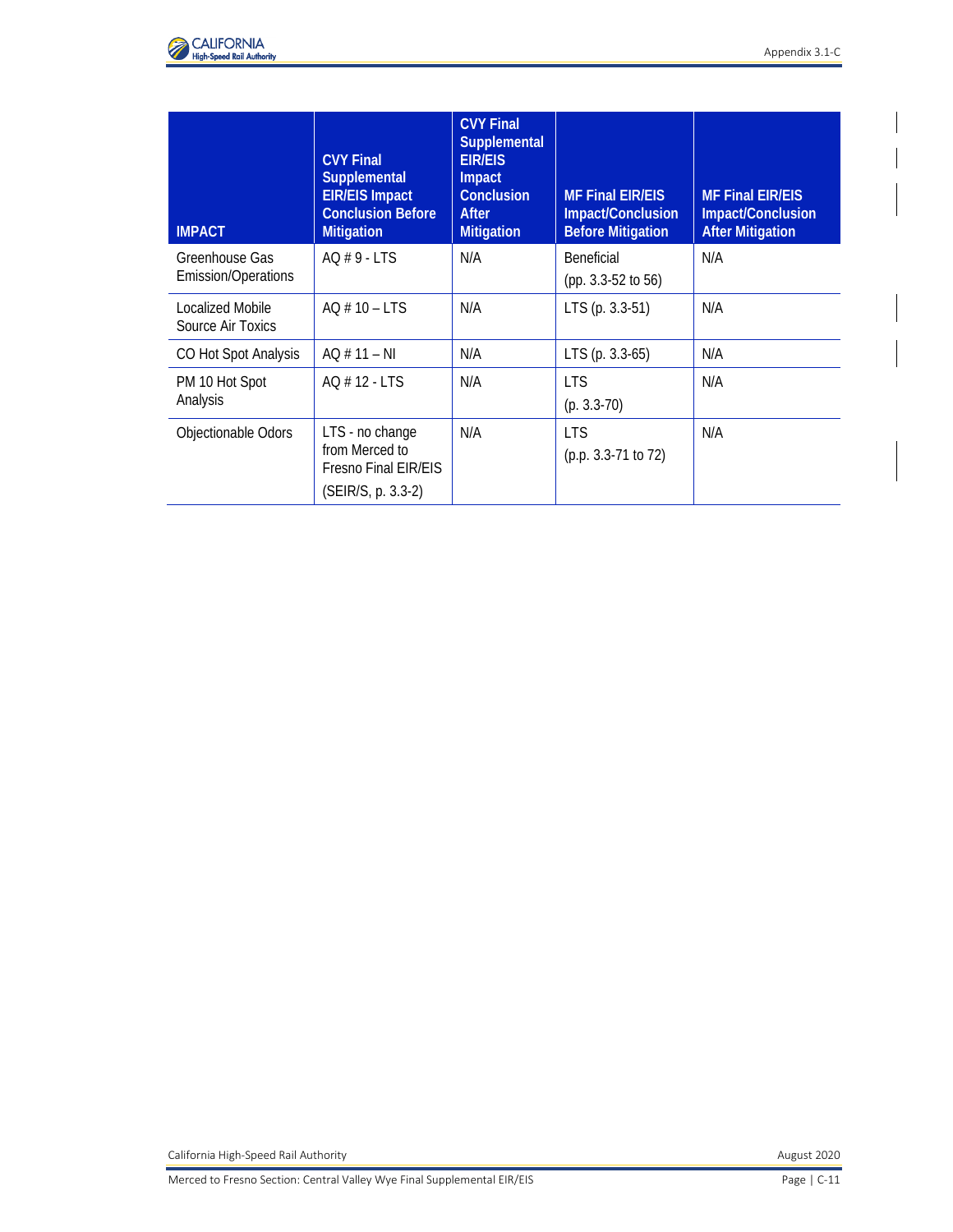## **NOISE & VIBRATION (SECTION 3.4)**

The Merced to Fresno Final EIR/EIS analyzed construction noise and vibration impacts for the Merced to Fresno Project Section as a whole, and analyzed construction noise and vibration by vicinity (Merced, Chowchilla, Madera, and Fresno). Operational noise impacts were mapped by project vicinity before and after mitigation (p. 3-4-34 – Chowchilla, p. 3.4-35-Madera).

The Final Supplemental EIR/EIS examines noise impacts similarly. The analysis essentially replaces the prior Merced to Fresno Final EIR/EIS analysis for the Chowchilla and Madera vicinities, due to the new Wye alternatives, the expanded study area, and the revised approach to impact categorization.

| <b>IMPACT</b>                                                  | <b>CVY Final</b><br>Supplemental<br><b>EIR/EIS Impact</b><br><b>Conclusion Before</b><br><b>Mitigation</b> | <b>CVY Final</b><br>Supplemental<br><b>EIR/EIS Impact</b><br><b>Conclusion After</b><br><b>Mitigation</b> | <b>MF Final EIR/EIS</b><br>Impact/Conclusion<br><b>Before Mitigation</b> | <b>MF Final EIR/EIS</b><br>Impact/Conclusion<br><b>After Mitigation</b> |
|----------------------------------------------------------------|------------------------------------------------------------------------------------------------------------|-----------------------------------------------------------------------------------------------------------|--------------------------------------------------------------------------|-------------------------------------------------------------------------|
| Construction<br><b>Noise</b>                                   | $N&V#1-S$<br>N&V # 3 (const.<br>$traffic$ ) – LTS<br>$N&V$ #4 (Roads) – S<br>at two receptors              | N&V #1 - LTS<br>$N&V # 3 - N/A$<br>N&V #4 - S                                                             | $N8V # 1 - S$<br>$(p. 3.4-62)$                                           | N&V #1 - LTS<br>$(p. 3.4-62)$                                           |
| Construction<br>Vibration                                      | N&V # 2 - LTS                                                                                              | $N&V# 2 - N/A$                                                                                            | $NAV # 2 - S$<br>$(p. 3.4-62)$                                           | N&V # 2 - LTS<br>$(p. 3.4-62)$                                          |
| Severe<br>Operational<br>Noise Impacts                         | N&V # 5 (HSR) - S                                                                                          | N&V $# 5 -$ SUI at<br>some receptors                                                                      | $N&V#3-S$<br>$(p. 3.4-62)$                                               | $N&V # 3 - SUI$ in<br>some locations<br>$(p. 3.4-62)$                   |
| Operation<br>Vibration<br>Impacts                              | No change to<br>analysis in Final<br>EIR/S, No Impact                                                      | N/A                                                                                                       | N&V #4 - No Impact<br>for Hybrid Alternative<br>$(p. 3.4-43)$            | N&V $#$ 4 - N/A for<br><b>Hybrid Alternative</b><br>$(p. 3.4-43)$       |
| Annoyance<br>from Onset of<br><b>HST Passbys</b>               | N&V # 6 - LTS                                                                                              | N/A                                                                                                       | <b>LTS</b><br>$(p. 3.4-41)$                                              | N/A                                                                     |
| Noise Effects<br>on Wildlife and<br><b>Domestic</b><br>Animals | N&V # 7 - LTS                                                                                              | N/A                                                                                                       | <b>LTS</b><br>(pp. 3.4-41 to 42)                                         | N/A                                                                     |
| Noise from New<br>and Altered<br>Electrical<br>Infrastructure  | N&V # 8-LTS                                                                                                | N/A                                                                                                       | N/A                                                                      | N/A                                                                     |

## **EMI/EMF (SECTION 3.5)**

The Merced to Fresno Final EIR/EIS analyzed EMI/EMF impacts by vicinity (Merced, Chowchilla, Madera, and Fresno). All impacts were identified as less than significant. The analysis in the Final Supplemental EIR/EIS is similar, but focused on the Central Valley Wye alternatives. It essentially replaces the prior Merced to Fresno Final EIR/EIS discussion as it relates to the Chowchilla and Madera vicinities.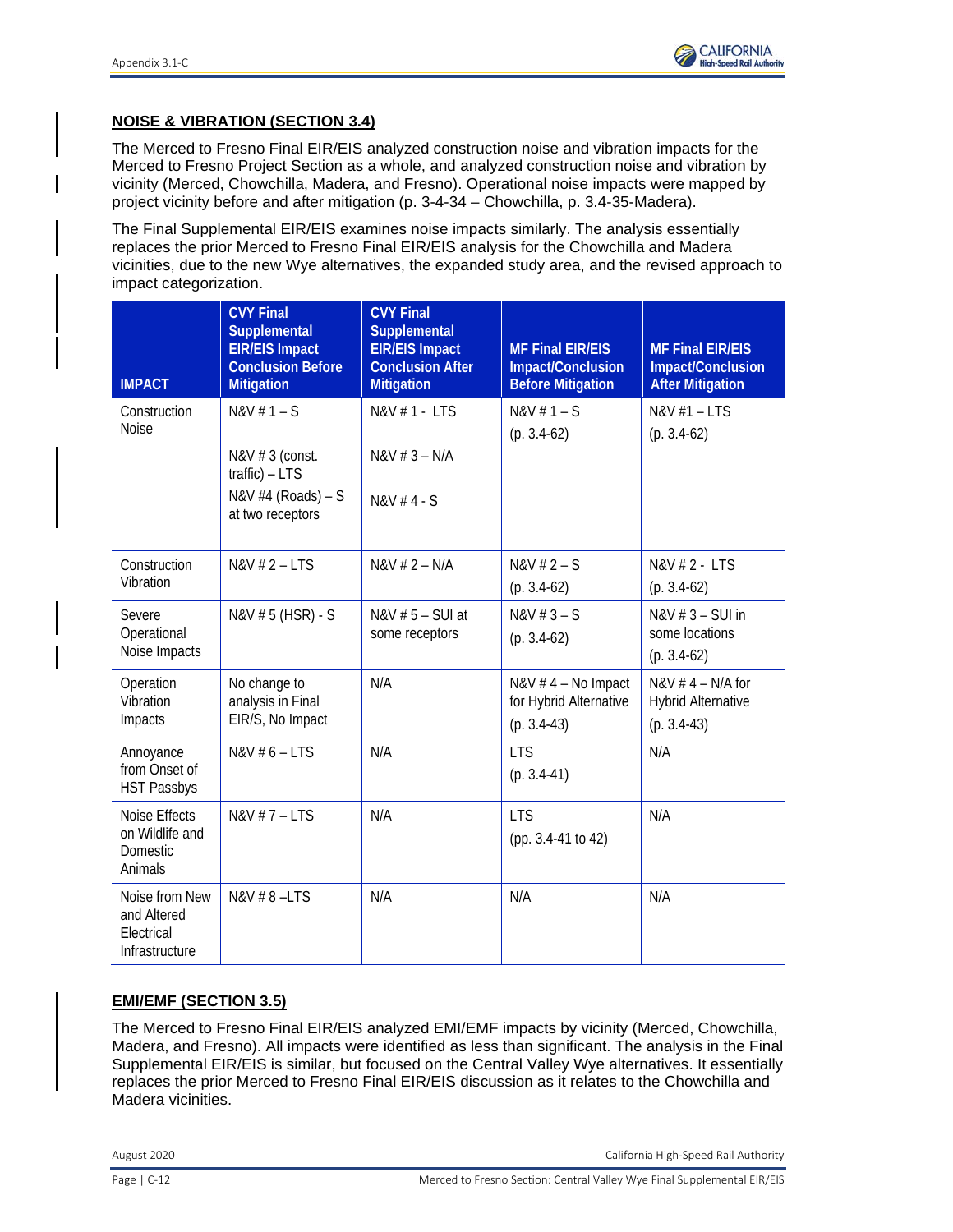

| <b>IMPACT</b>                                                                 | <b>CVY Final</b><br>Supplemental<br><b>EIR/EIS Impact</b><br><b>Conclusion</b><br><b>Before Mitigation</b> | <b>CVY Final</b><br><b>Supplemental</b><br><b>EIR/EIS Impact</b><br><b>Conclusion After</b><br><b>Mitigation</b> | <b>MF Final EIR/EIS</b><br>Impact/Conclusion<br><b>Before Mitigation</b> | <b>MF Final EIR/EIS</b><br>Impact/Conclusion<br><b>After Mitigation</b> |
|-------------------------------------------------------------------------------|------------------------------------------------------------------------------------------------------------|------------------------------------------------------------------------------------------------------------------|--------------------------------------------------------------------------|-------------------------------------------------------------------------|
| <b>General Human</b><br>Exposure to<br>Electric and<br>Magnetic Fields        | $EMI/EMF# 1 - LTS$                                                                                         | N/A                                                                                                              | LTS (pp. 3.5-13 to 15)                                                   | N/A                                                                     |
| Exposure to<br>Individuals with<br>Implanted<br>Medical<br><b>Devices</b>     | $EMI/EMF# 2 - LTS$                                                                                         | N/A                                                                                                              |                                                                          |                                                                         |
| Exposure to<br>Livestock and<br>Poultry                                       | $EMI/EMF# 3 - NI$                                                                                          | N/A                                                                                                              | LTS (p. 3.5-15)                                                          | N/A                                                                     |
| Interference<br>with Sensitive<br>Medical<br>Equipment                        | $EMI/EMF# 4 - NI$                                                                                          | N/A                                                                                                              | LTS (p. 3.5-15)                                                          | N/A                                                                     |
| Corrosion of<br>underground<br>Pipelines, and<br>Cables and<br>Adjoining Rail | EMI/EMF# $6$ – LTS                                                                                         | N/A                                                                                                              | LTS (p. 3.5-15)                                                          | N/A                                                                     |
| Nuisance<br><b>Shocks</b>                                                     | $EMI/EMF# 1 - LTS$                                                                                         | N/A                                                                                                              | LTS (p. 3.5-16)                                                          | N/A                                                                     |
|                                                                               | EMI/EMF# 2 - LTS                                                                                           | N/A                                                                                                              |                                                                          |                                                                         |
| Effects on<br>Adjacent<br><b>Existing Rail</b><br>Lines                       | $EMI/EMF# 5 - LTS$                                                                                         | N/A                                                                                                              | LTS (pp. 3.5-16 to 17)                                                   | N/A                                                                     |

California High-Speed Rail Authority **August 2020**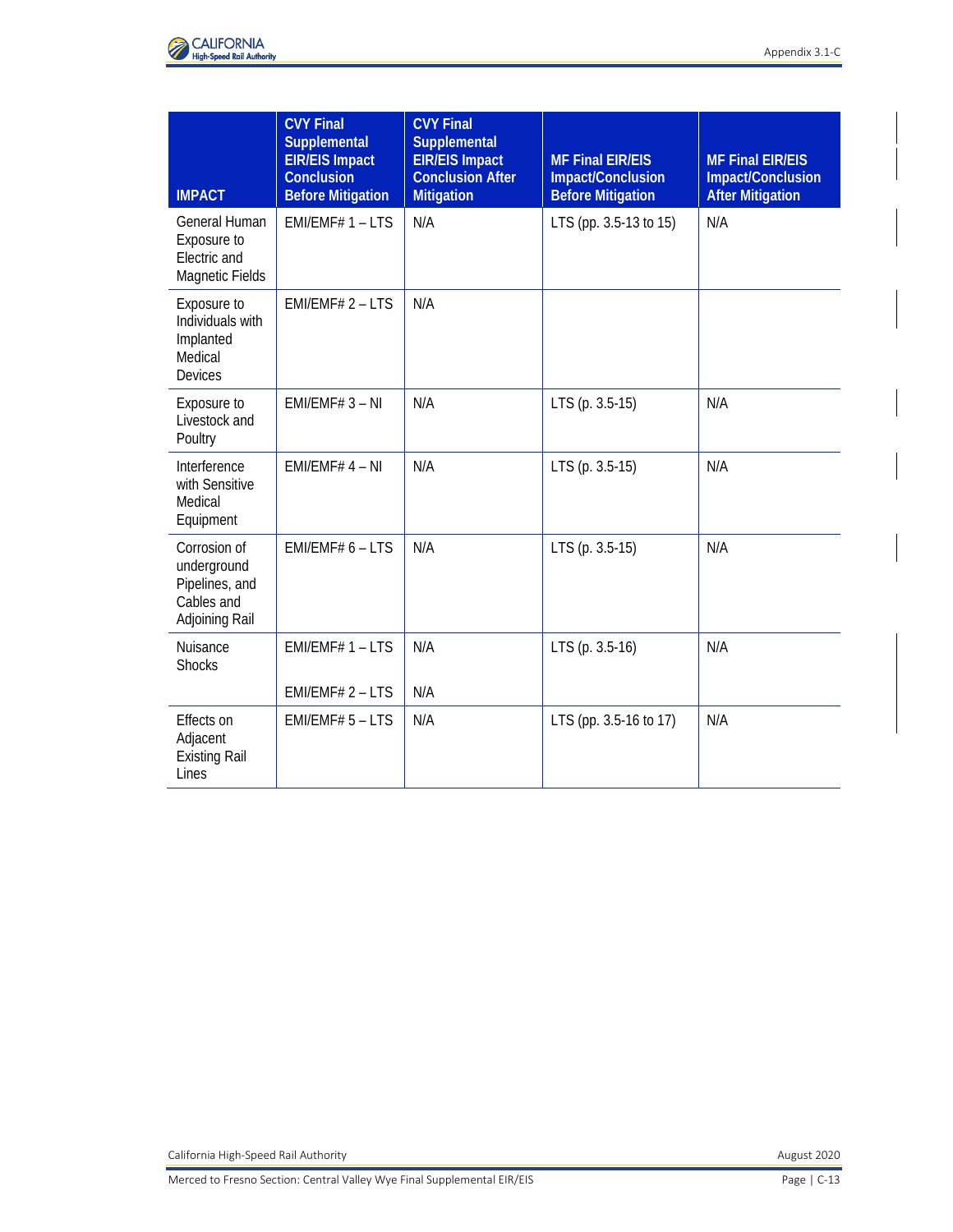# **PUBLIC UTILITIES AND ENERGY (SECTION 3.6)**

The Merced to Fresno Final EIR/EIS analyzed public utilities and energy impacts for the Merced to Fresno Project Section as a whole. The analysis in the Final Supplemental EIR/EIS is similar, but focused on the Central Valley Wye alternatives.

| <b>IMPACT</b>                                                                | <b>CVY Final</b><br><b>Supplemental</b><br><b>EIR/EIS Impact</b><br><b>Conclusion Before</b><br><b>Mitigation</b> | <b>CVY Final</b><br>Supplemental<br><b>EIR/EIS Impact</b><br><b>Conclusion After</b><br><b>Mitigation</b> | <b>MF Final EIR/EIS</b><br><b>Impact/Conclusion</b><br><b>Before Mitigation</b> | <b>MF Final EIR/EIS</b><br><b>Impact/Conclusion</b><br><b>After Mitigation</b> |
|------------------------------------------------------------------------------|-------------------------------------------------------------------------------------------------------------------|-----------------------------------------------------------------------------------------------------------|---------------------------------------------------------------------------------|--------------------------------------------------------------------------------|
| Temporary<br>Interruption of Utility<br>Service                              | PUE $# 1 - LTS$                                                                                                   | N/A                                                                                                       | <b>LTS</b><br>$(p. 3.6-30)$                                                     | N/A                                                                            |
| Accidents and<br>Disruption of Service                                       | PUE $# 2 - LTS$                                                                                                   | N/A                                                                                                       | <b>LTS</b><br>$(p. 3.6-30)$                                                     | N/A                                                                            |
| <b>Construction Water</b><br>Demand                                          | PUE $# 3 - LTS$                                                                                                   | N/A                                                                                                       | <b>LTS</b><br>(pp. 3.6-30 to 31)                                                | N/A                                                                            |
| <b>Construction Waste</b><br>Generation                                      | PUE $#$ 4 - LTS                                                                                                   | N/A                                                                                                       | <b>LTS</b><br>$(p. 3.6-31)$                                                     | N/A                                                                            |
| Conflicts with<br><b>Existing Utilities</b>                                  | PUE $# 5 - LTS$                                                                                                   | N/A                                                                                                       | <b>LTS</b><br>$(p. 3.6-32)$                                                     | N/A                                                                            |
| Reduced Access to<br><b>Existing Utilities in</b><br>the HST Right of<br>Way | PUE $# 6 - LTS$                                                                                                   | N/A                                                                                                       | <b>LTS</b><br>$(p. 3.6-39)$                                                     | N/A                                                                            |
| Upgrade or<br>Construction of<br>Power Lines <sup>1</sup>                    |                                                                                                                   |                                                                                                           | <b>LTS</b><br>$(p. 3.6-39)$                                                     | N/A                                                                            |
| <b>Operational Water</b><br>Demand                                           | PUE $# 9 - LTS$                                                                                                   | N/A                                                                                                       | <b>LTS</b><br>$(p. 3.6-40)$                                                     | N/A                                                                            |
| <b>Operational Demand</b><br>for Wastewater<br>Service                       | PUE $# 9 - LTS$                                                                                                   | N/A                                                                                                       | <b>LTS</b><br>$(p. 3.6-42)$                                                     | N/A                                                                            |
| Operational<br>Stormwater<br>Generation                                      | PUE $# 9 - LTS$                                                                                                   | N/A                                                                                                       | <b>LTS</b><br>$(p. 3.6-43)$                                                     | N/A                                                                            |
| <b>Operational Solid</b><br><b>Waste Generation</b>                          | PUE $# 9 - LTS$                                                                                                   | N/A                                                                                                       | <b>LTS</b><br>$(p. 3.6-43)$                                                     | N/A                                                                            |
| Operational<br>Hazardous Waste<br>Generation                                 | PUE $# 9 - LTS$                                                                                                   | N/A                                                                                                       | <b>LTS</b><br>$(p. 3.6-44)$                                                     | N/A                                                                            |
| <b>Construction Energy</b>                                                   | PUE $# 8 - LTS$                                                                                                   | N/A                                                                                                       | <b>LTS</b><br>$(p. 3.6-44)$                                                     | N/A                                                                            |

<span id="page-14-0"></span><sup>1</sup> As described in both Chapter 2, Alternatives, Section 2.2.3 as well as Summary, Section S.14, both the Draft and Final Supplemental EIR/EIS incorporate electrical interconnections and network upgrades as part of the project description.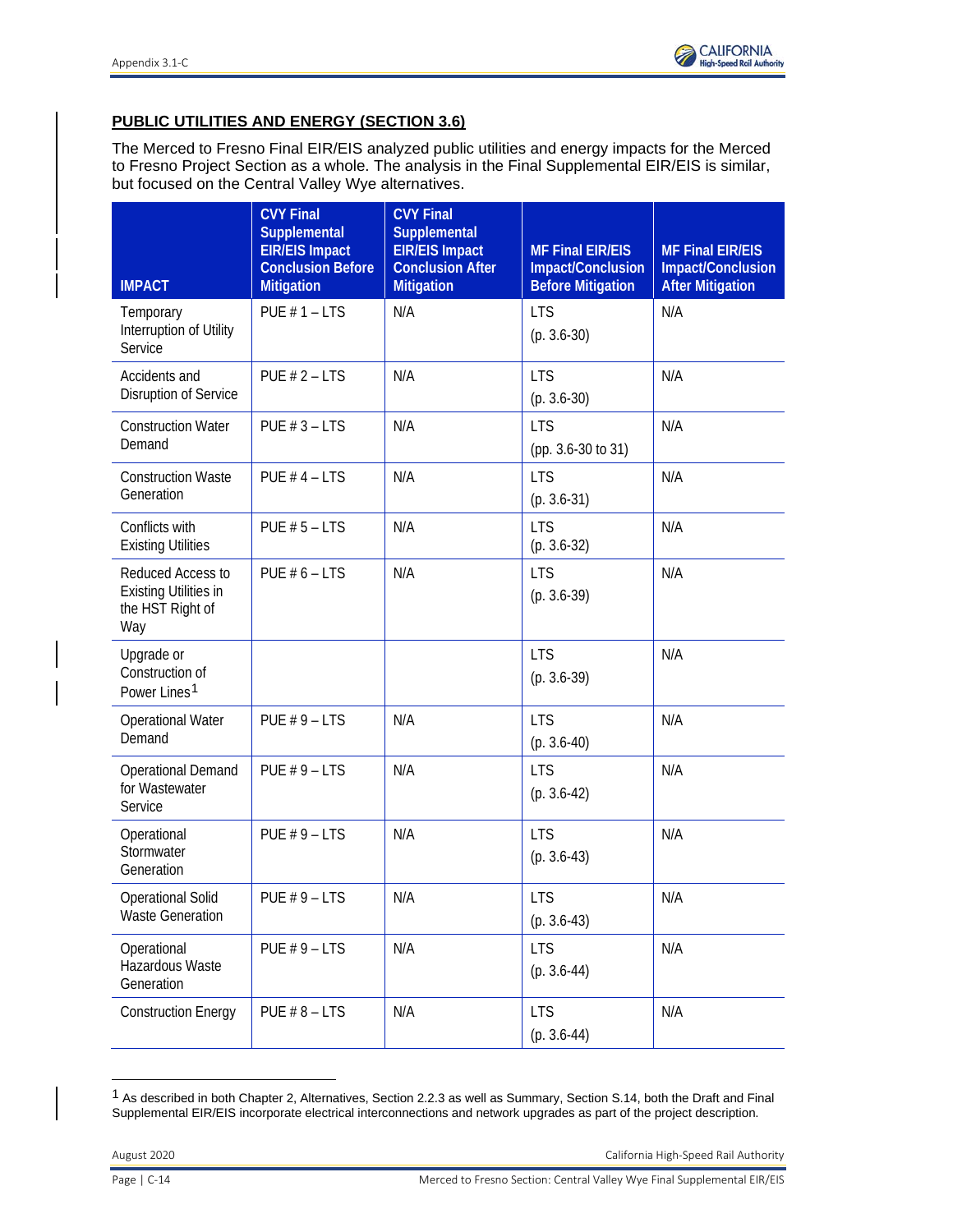

| <b>IMPACT</b>             | <b>CVY Final</b><br><b>Supplemental</b><br><b>EIR/EIS Impact</b><br><b>Conclusion Before</b><br><b>Mitigation</b> | <b>CVY Final</b><br>Supplemental<br><b>EIR/EIS Impact</b><br><b>Conclusion After</b><br><b>Mitigation</b> | <b>MF Final EIR/EIS</b><br>Impact/Conclusion<br><b>Before Mitigation</b> | <b>MF Final EIR/EIS</b><br>Impact/Conclusion<br><b>After Mitigation</b> |
|---------------------------|-------------------------------------------------------------------------------------------------------------------|-----------------------------------------------------------------------------------------------------------|--------------------------------------------------------------------------|-------------------------------------------------------------------------|
| <b>Operational Energy</b> | PUE $# 10 - NI$                                                                                                   | N/A                                                                                                       | <b>LTS</b><br>$(p. 3.6-48)$                                              | N/A                                                                     |

California High-Speed Rail Authority **August 2020**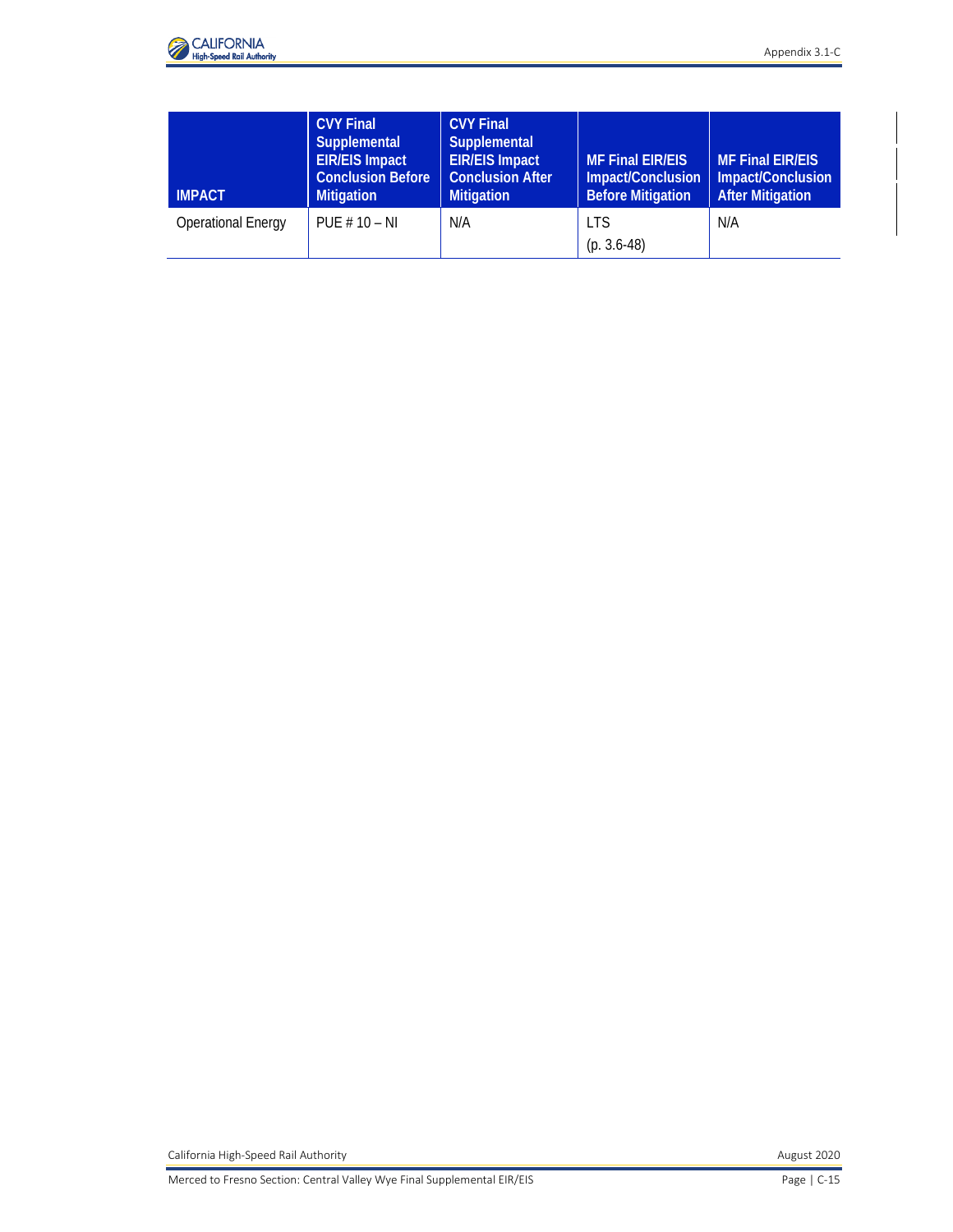

### **BIOLOGICAL RESOURCES AND WETLANDS (SECTION 3.7)**

The analysis in the Merced to Fresno Final EIR/EIS evaluated impacts to biological resources for the north-south alignments in combination with the two Wye Design Options (Merced to Fresno Final EIR/EIS, p. 3.7-55 to 56). Some Merced to Fresno Final EIR/EIS impact topics that are geographically specific to San Joaquin River north of Fresno (# 19, # 21, # 39, # 40), or the Great Valley Conservation Bank for the BNSF alternative (# 20, # 41), are not repeated in the Final Supplemental EIR/EIS. All impact topics are covered in the Final Supplemental EIR/EIS that are relevant to the geographic area of the Central Valley Wye alternatives.

| Impact                                         | <b>CVY Final</b><br><b>Supplemental EIR/EIS</b><br>Impact/Conclusion<br>Before Mitigation <sup>2</sup>                                                                                                                                                                                                                                                                                                                | <b>CVY Final</b><br>Supplemental<br><b>EIR/EIS</b><br>Impact/Conclusi<br>on After<br><b>Mitigation</b>                            | <b>MF Final EIR/EIS</b><br><b>Impact Conclusion</b><br><b>Before Mitigation</b>                                                                                                                                                                                                                                                                                                                                                                                                                                                           | <b>MF Final EIR/EIS</b><br>Impact<br><b>Conclusion After</b><br><b>Mitigation</b> |
|------------------------------------------------|-----------------------------------------------------------------------------------------------------------------------------------------------------------------------------------------------------------------------------------------------------------------------------------------------------------------------------------------------------------------------------------------------------------------------|-----------------------------------------------------------------------------------------------------------------------------------|-------------------------------------------------------------------------------------------------------------------------------------------------------------------------------------------------------------------------------------------------------------------------------------------------------------------------------------------------------------------------------------------------------------------------------------------------------------------------------------------------------------------------------------------|-----------------------------------------------------------------------------------|
| <b>Special Status Plants</b><br>- Construction | $BIO # 1 (D) - S$<br>$BIO \# 2 (I) - S$                                                                                                                                                                                                                                                                                                                                                                               | <b>LTS</b><br><b>LTS</b>                                                                                                          | BIO $#3 - S$ for all<br>alternatives<br>(pp. 3.7-48 to 60)                                                                                                                                                                                                                                                                                                                                                                                                                                                                                | <b>LTS</b><br>$(p. 3.7-156)$                                                      |
| Special-Status<br>Wildlife- Construction       | BIO $# 3(D)$<br>invertebrates-S<br>BIO # 4 (I)<br>invertebrates-LTS<br>BIO $# 5$ (D) fish $- S $<br>BIO $# 6$ (I) fish $-$ LTS<br>BIO # 7 (D)<br>amphibians - S<br>BIO # 8 (I) amphibians<br>$-LTS$<br>BIO $# 9$ (D) reptiles $- S$<br>BIO $#$ (I) 10 reptiles $-$<br><b>LTS</b><br>BIO $# 11$ (D) birds $- S$<br>BIO # 12 (I) birds -<br><b>LTS</b><br>BIO $# 13$ (D) mammals<br>$-S$<br>BIO # 14 (I) mammals -<br>S | <b>LTS</b><br>N/A<br><b>LTS</b><br>N/A<br><b>LTS</b><br>N/A<br><b>LTS</b><br>N/A<br><b>LTS</b><br>N/A<br><b>LTS</b><br><b>LTS</b> | BIO #4 vernal pool<br>branchipods (invert)<br>$-S$<br>BIO $# 5$ valley<br>elderberry beetle<br>$(invert) - S$<br>BIO # 6 amphibians<br>(CA tiger salamder) -<br>S<br>BIO # 7 amphibians<br>(western spadefoot)<br>$-S$<br>BIO # 8 reptiles<br>(western pond turtle)<br>$-S$<br>BIO # 9 fish<br>(general) - S<br>BIO #10-#12 birds<br>(swainson's hawk,<br>breeding birds<br>including raptors,<br>burrowing owls)- S<br>BIO #13-#15<br>mammals (bats,<br>badger, kit fox) $- S$<br>(pp. 3.7-62 to 65, 68<br>to 70;<br>pp. 3.7-157 to 163) | All reduced to LTS<br>(pp. 3.7-157 to<br>163)                                     |

<span id="page-16-0"></span> $2 D$  = Direct Impacts, I = Indirect Impacts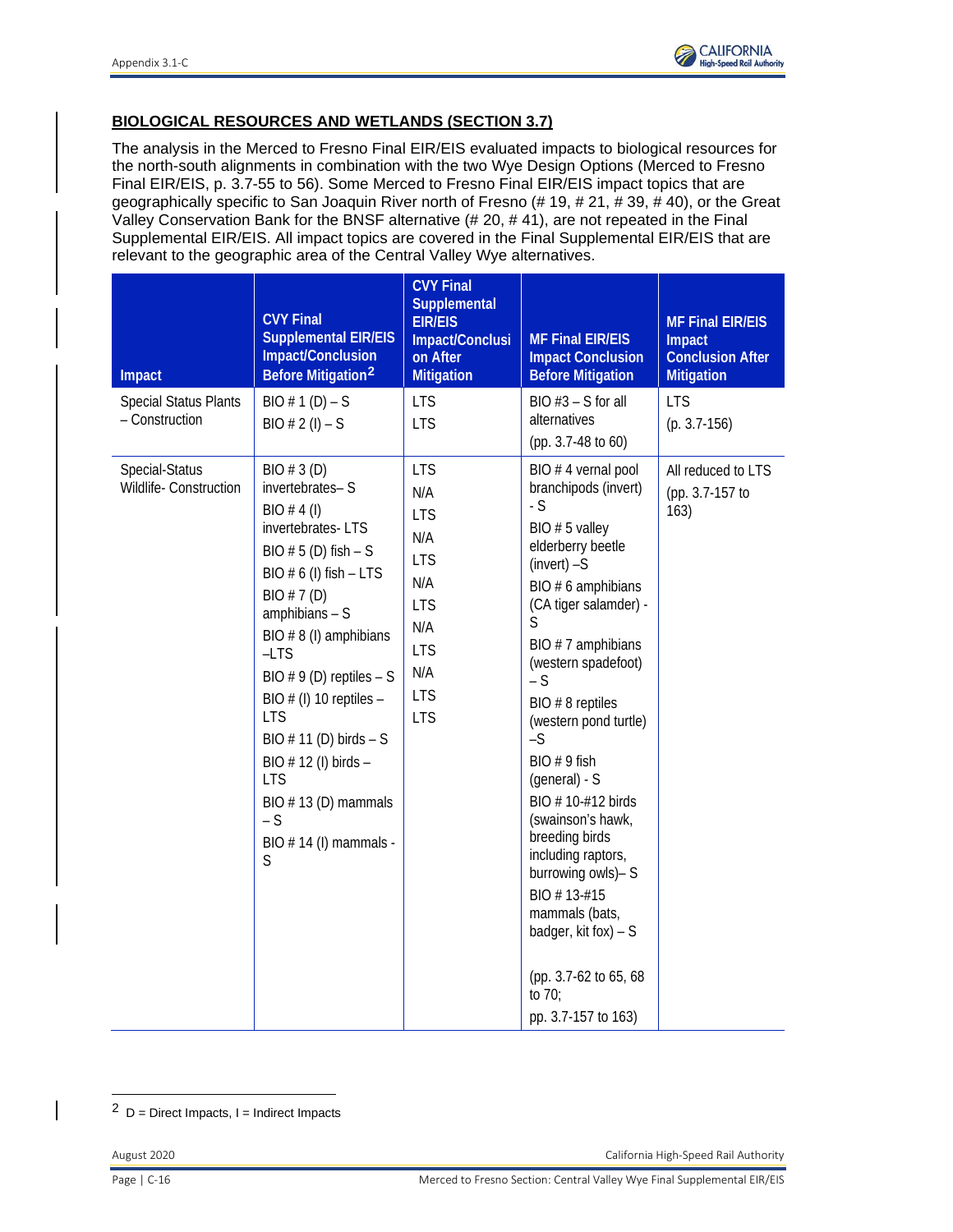

| Impact                                                | <b>CVY Final</b><br><b>Supplemental EIR/EIS</b><br>Impact/Conclusion<br>Before Mitigation <sup>2</sup>       | <b>CVY Final</b><br>Supplemental<br><b>EIR/EIS</b><br>Impact/Conclusi<br>on After<br><b>Mitigation</b> | <b>MF Final EIR/EIS</b><br><b>Impact Conclusion</b><br><b>Before Mitigation</b>                                  | <b>MF Final EIR/EIS</b><br>Impact<br><b>Conclusion After</b><br><b>Mitigation</b> |
|-------------------------------------------------------|--------------------------------------------------------------------------------------------------------------|--------------------------------------------------------------------------------------------------------|------------------------------------------------------------------------------------------------------------------|-----------------------------------------------------------------------------------|
| Special Status Plant<br>Communities -<br>Construction | $BIO \# 15 (D) - S$<br>$BIO # 16 (I) - S$                                                                    | <b>LTS</b><br><b>LTS</b>                                                                               | BIO $# 1 - S$ for all<br>alternatives.<br>$(p. 3.7-49 to 60)$<br>$BIO # 2-S$<br>$(p. 3.7-156)$                   | <b>LTS</b><br>$(p. 3.7-156)$<br><b>LTS</b><br>$(p. 3.7-156)$                      |
| Jurisdictional Aquatic<br>Resources-<br>Construction  | BIO # 17 (D) – S<br>BIO # 18 (I) - LTS                                                                       | <b>LTS</b><br>N/A                                                                                      | BIO #1-S for Hybrid<br>Alt.<br>$(p. 3.7-52, 54, 57,$<br>58; p. 3.7-70 to 75)<br>$BIO # 17 - S$<br>$(p. 3.7-164)$ | <b>LTS</b><br>$(p. 3.7-164)$                                                      |
| Critical Habitats -<br>Construction                   | $BIO \# 19 (D) - S for$<br>SR 152 (north) to Rd<br>11 and SR 152 (north)<br>to Rd 19<br>$BIO # 20 (I) - LTS$ | <b>LTS</b><br>N/A                                                                                      | $BIO # 16 - S (No)$<br>Impact for Hybrid Alt)<br>(pp. 3.7-70, 74-75)<br>$BIO # 18 - S$<br>$(p. 3.7-164)$         | <b>LTS</b><br>$(p. 3.7-164)$                                                      |
| <b>Essential Fish</b><br>Habitats -<br>Construction   | $BIO \# 21 (D) - S for$<br>SR 152 (north) to Rd<br>11 and SR 152 (north)<br>to Rd 19<br>$BIO # 22 (I) - LTS$ | <b>LTS</b><br>N/A                                                                                      | $BIO # 19 - S$<br>$(p. 3.7-165)$                                                                                 | <b>LTS</b><br>$(p. 3.7-165)$                                                      |
| Wildlife Movement<br>Corridors -<br>Construction      | $BIO # 23 (D) - S$<br>$BIO # 24 (I) - S$                                                                     | <b>LTS</b><br><b>LTS</b>                                                                               | LTS (p. 3.7-76 to 77)                                                                                            | N/A                                                                               |
| <b>Special Status Plants</b><br>- Operations          | $BIO # 25 (D) - LTS$<br>$BIO # 26 (I) - LTS$                                                                 | N/A<br>N/A                                                                                             | BIO # 23 - S (pp.<br>3.7-78 to 90, 167)                                                                          | <b>LTS</b><br>$(p. 3.7-167)$                                                      |

California High-Speed Rail Authority **August 2020**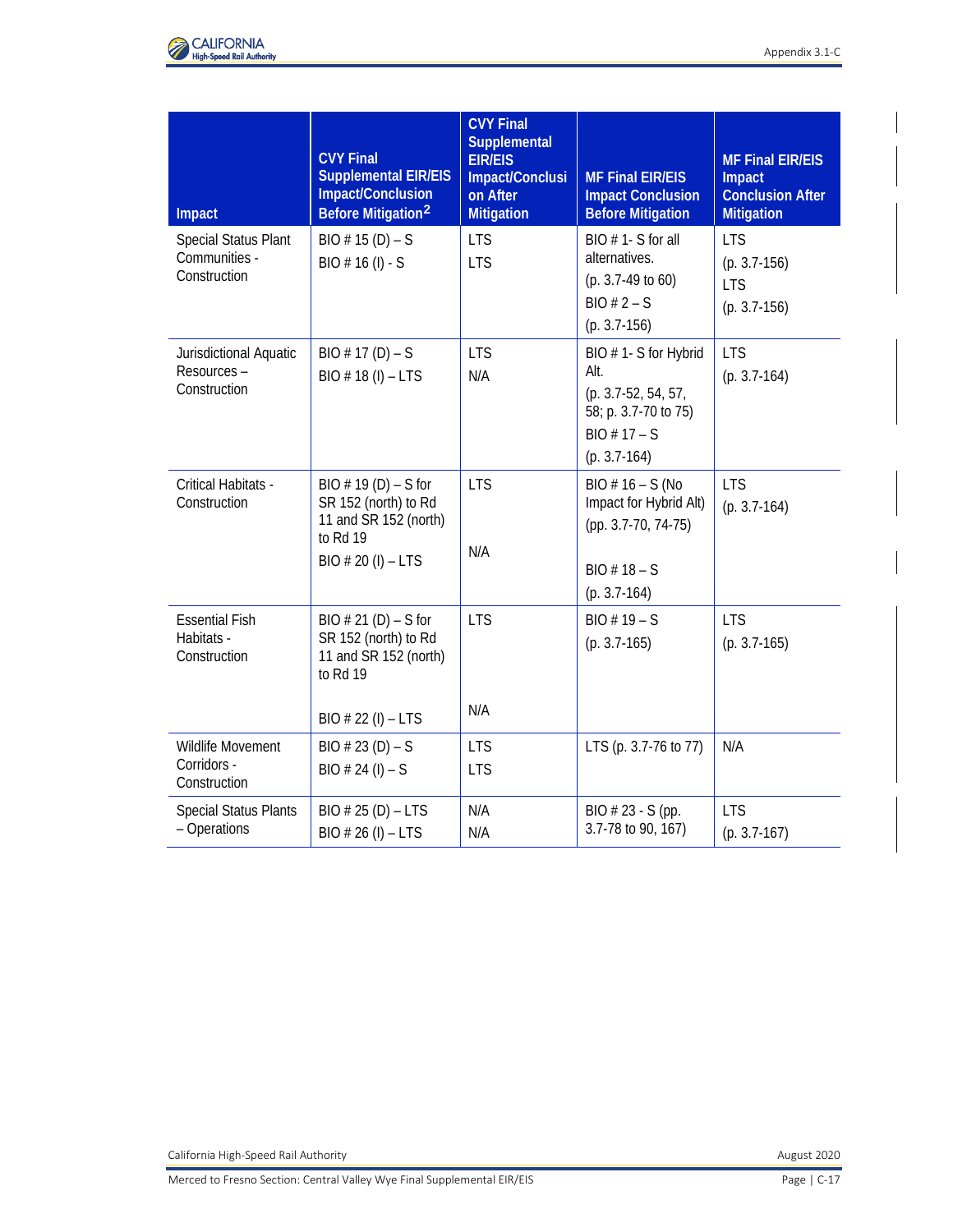

| Impact                                                | <b>CVY Final</b><br><b>Supplemental EIR/EIS</b><br>Impact/Conclusion<br>Before Mitigation <sup>2</sup>                                                                                                                                                                                                                                                                                                            | <b>CVY Final</b><br>Supplemental<br><b>EIR/EIS</b><br>Impact/Conclusi<br>on After<br><b>Mitigation</b> | <b>MF Final EIR/EIS</b><br><b>Impact Conclusion</b><br><b>Before Mitigation</b>                                                                                                | <b>MF Final EIR/EIS</b><br>Impact<br><b>Conclusion After</b><br><b>Mitigation</b> |
|-------------------------------------------------------|-------------------------------------------------------------------------------------------------------------------------------------------------------------------------------------------------------------------------------------------------------------------------------------------------------------------------------------------------------------------------------------------------------------------|--------------------------------------------------------------------------------------------------------|--------------------------------------------------------------------------------------------------------------------------------------------------------------------------------|-----------------------------------------------------------------------------------|
| Special-Status<br>Wildlife-Operations                 | BIO # 27 (D)<br>invertebrates - LTS<br>$BIO \# 28 (I)$<br>invertebrates - LTS<br>BIO $# 29$ (D) fish $-$ LTS<br>BIO $# 30$ (I) fish $-$ LTS<br>BIO # 31 (D)<br>amphibians & reptiles -<br><b>LTS</b><br>BIO # 32 (I)<br>amphibians & reptiles -<br><b>LTS</b><br>BIO # 33 (D) birds -<br><b>LTS</b><br>BIO # 34 (I) birds -<br><b>LTS</b><br>BIO $# 35$ (D) mammals<br>$-LTS$<br>BIO $# 36$ (I) mammals<br>$-LTS$ | N/A                                                                                                    | BIO # 24 to # 35 - S<br>for all (direct/indirect<br>operational impacts<br>on inverts, fish,<br>amphibians, reptiles,<br>birds, mammals)<br>(pp. 3.7-93 to 100,<br>$167 - 171$ | <b>LTS</b><br>$(p. 3.7-167)$ to 171)                                              |
| Special-Status Plant<br>Communities -<br>Operations   | $BIO # 37 (D) - LTS$<br>$BIO # 38 (I) - LTS$                                                                                                                                                                                                                                                                                                                                                                      | N/A<br>N/A                                                                                             | $BIO - # 22 - S$<br>(pp. 3.7-101 to 105,<br>166)<br>$BIO # 36 - S$<br>$(p. 3.7-171)$                                                                                           | <b>LTS</b><br>$(p. 3.7-171)$                                                      |
| Jurisdictional Aquatic<br>Resources -<br>Construction | $BIO # 39 (D) - LTS$<br>$BIO # 40 (I) - LTS$                                                                                                                                                                                                                                                                                                                                                                      | N/A<br>N/A                                                                                             | $BIO # 37 - S$<br>(p. 3.7-101 to 105,<br>171, 172)<br>$BIO # 38 - S$<br>$(p. 3.7-172)$                                                                                         | <b>LTS</b><br>$(p. 3.7-172)$<br><b>LTS</b><br>$(p. 3.7-172)$                      |
| Critical Habitats -<br>Operations                     | $BIO # 41 (D) - LTS$<br>$BIO # 42 (I) - LTS$                                                                                                                                                                                                                                                                                                                                                                      | N/A<br>N/A                                                                                             | BIO $#38 - S$ (but No<br>Impact for Hybrid Alt)<br>(pp. 3.7-101 to 105)                                                                                                        | <b>LTS</b>                                                                        |
| <b>Essential Fish</b><br>Habitats - Operations        | $BIO # 43 (D) - LTS$<br>$BIO # 44 (I) - LTS$                                                                                                                                                                                                                                                                                                                                                                      | N/A<br>N/A                                                                                             | <b>LTS</b><br>(p. 3.7-101 to 105,<br>172)                                                                                                                                      | N/A                                                                               |
| Wildlife Movement<br>Corridors -<br>Operations        | $BIO # 45 (I) - LTS$                                                                                                                                                                                                                                                                                                                                                                                              | N/A                                                                                                    | <b>LTS</b><br>(pp. 3.7-106 to 113)                                                                                                                                             | N/A                                                                               |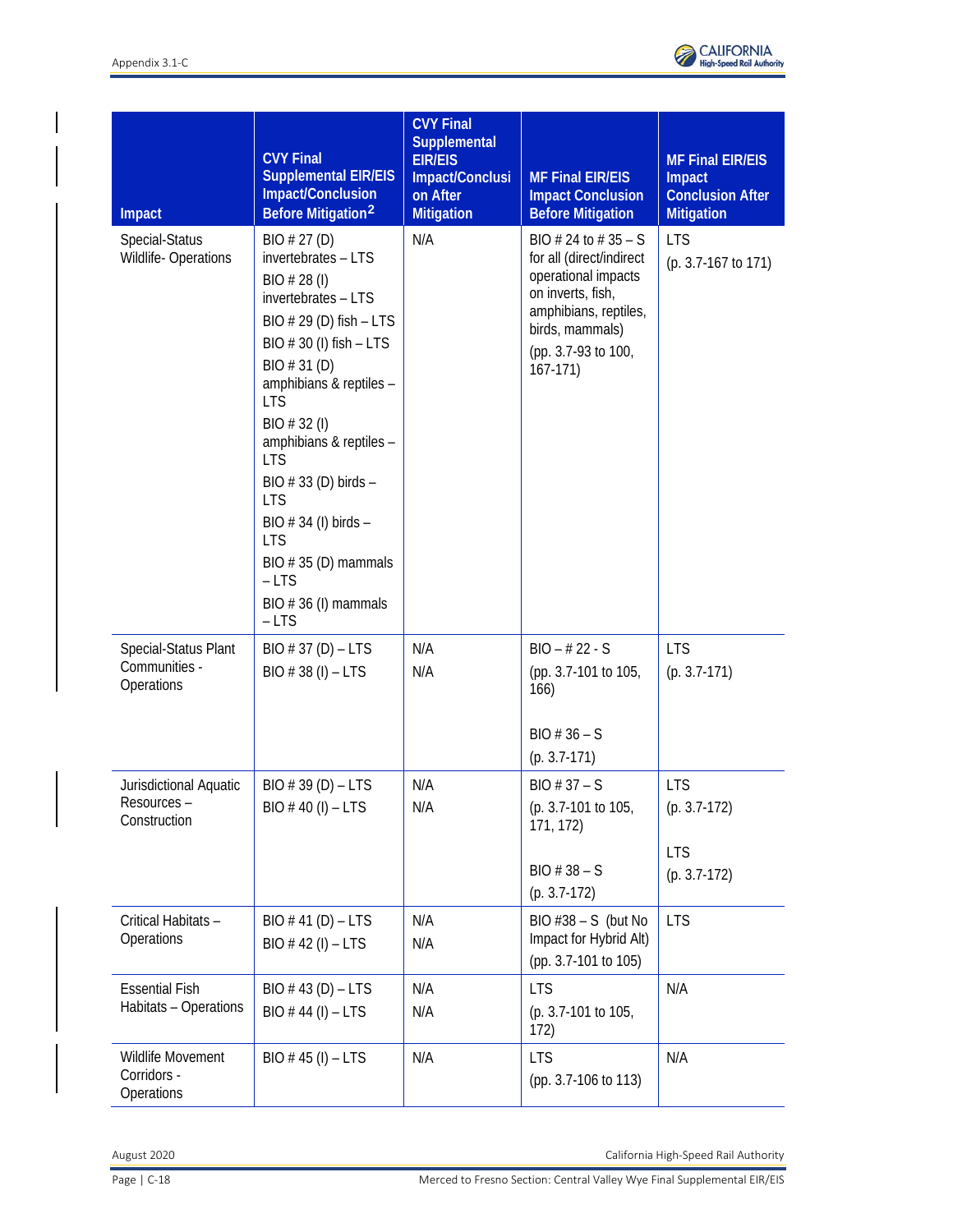

# **HYDROLOGY AND WATER RESOURCES (SECTION 3.8)**

The analysis in the Merced to Fresno Final EIR/EIS and Final Supplemental EIR/EIS covers the same topics, but the organization of the discussion differs as explained in Section 3.1, Introduction, and as illustrated below.

| <b>TOPIC</b>                                                                           | <b>CVY Final Supplemental</b><br><b>EIR/EIS</b><br>Impact/Conclusion<br><b>Before Mitigation</b> | <b>CVY Final</b><br><b>Supplemental</b><br><b>EIR/EIS</b><br><b>Impact/Conclusion</b><br><b>After Mitigation</b> | <b>MF Final EIR/EIS</b><br>Impact<br><b>Conclusion</b><br><b>Before Mitigation</b> | <b>MF Final EIR/EIS</b><br>Impact<br><b>Conclusion</b><br><b>After Mitigation</b> |
|----------------------------------------------------------------------------------------|--------------------------------------------------------------------------------------------------|------------------------------------------------------------------------------------------------------------------|------------------------------------------------------------------------------------|-----------------------------------------------------------------------------------|
| Changes in<br>Drainage<br>Patterns,<br>Stormwater-<br>construction                     | HYD # 1 (temp) - LTS<br>HYD # 2 (perm) - LTS                                                     | N/A<br>N/A                                                                                                       | LTS (p. 3.8-28)                                                                    | N/A                                                                               |
| Surface Water<br>Quality Impacts -<br>construction                                     | $HYD \# 3$ (temp) - LTS<br>$HYD \# 4$ (perm) - LTS                                               | N/A<br>N/A                                                                                                       | LTS (p. 3.8-30, 31)                                                                | N/A                                                                               |
| Groundwater<br>Quality Impacts -<br>construction                                       | HYD # 5 (temp) - LTS<br>$HYD \# 6$ (perm) - LTS                                                  | N/A<br>N/A                                                                                                       | LTS (p. 3.8-32)                                                                    | N/A                                                                               |
| Floodplain<br>Impacts -<br>construction                                                | $HYD \# 7$ (temp) – LTS<br>HYD # 8 (perm) - LTS                                                  | N/A<br>N/A                                                                                                       | LTS (p. 3.8-32)                                                                    | N/A                                                                               |
| Changes in<br>Surface Water<br>Hydraulic<br>Capacity &<br>Connectivity -<br>Operations | $HYD \# 9 - LTS$                                                                                 | N/A                                                                                                              | LTS (p. 3.8-33)                                                                    | N/A                                                                               |
| Surface Water<br>Quality Impacts -<br>Operations                                       | <b>HYD #10 - LTS</b><br><b>HYD #11 - LTS</b>                                                     | N/A<br>N/A                                                                                                       | LTS (p. 3.8-34)                                                                    | N/A                                                                               |
| Groundwater<br>Quality Impacts -<br>Operations                                         | <b>HYD #12 - LTS</b>                                                                             | N/A                                                                                                              | LTS (p. 3.8-35)                                                                    | N/A                                                                               |
| Floodplain<br>Impacts -<br>construction                                                | $HYD # 13 (temp) - LTS$<br>$HYD # 14$ (perm) - LTS                                               | N/A<br>N/A                                                                                                       | LTS (p. 3.8-36)                                                                    | N/A                                                                               |

California High-Speed Rail Authority **August 2020**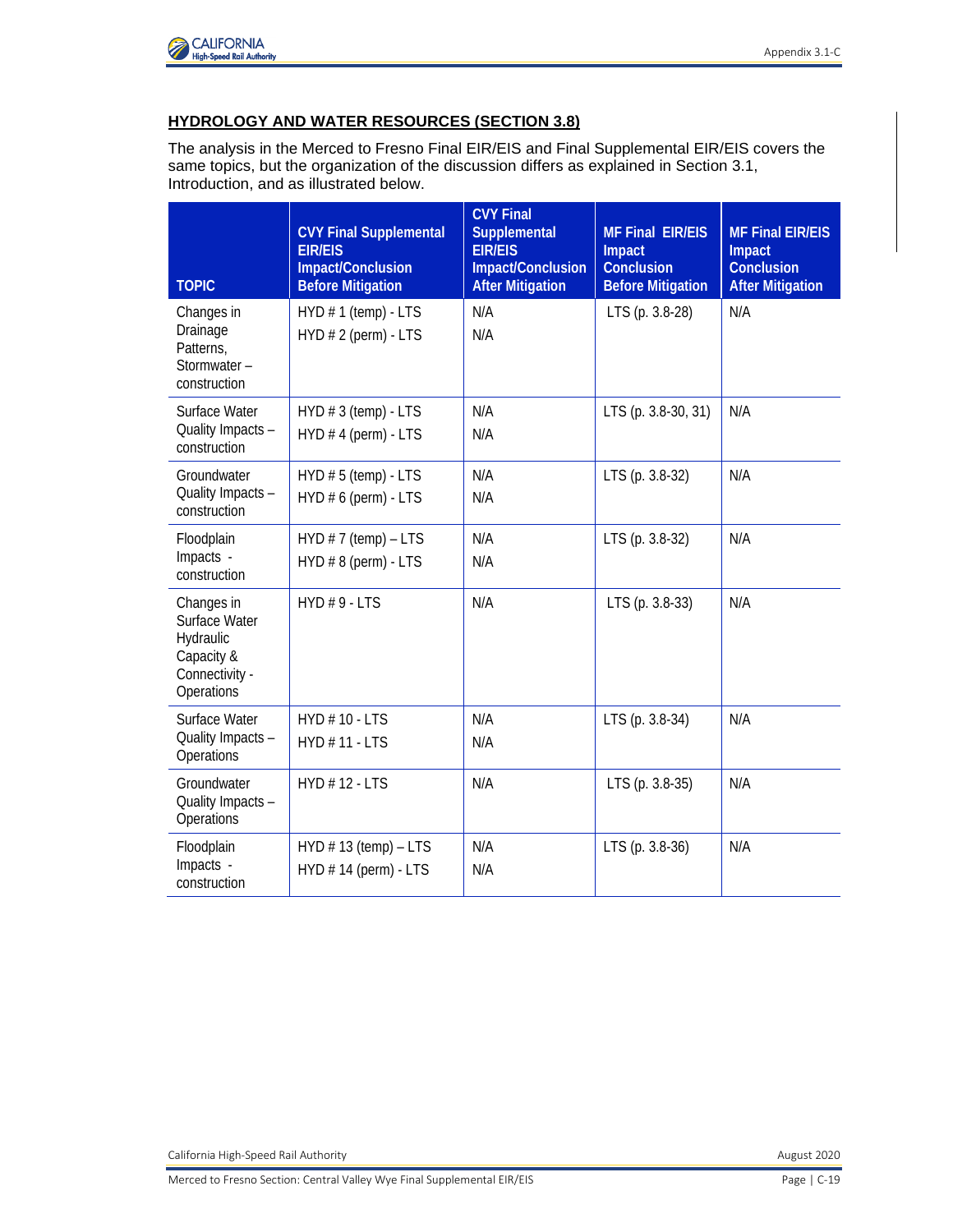

## **GEOLOGY, SOILS, SEISMICITY, PALENTOLOGICAL RESOURCES (Section 3.9)**

The Merced to Fresno Final EIR/EIS and Final Supplemental EIR/EIS cover the same topics, but in the Merced to Fresno Final EIR/EIS paleontological resources were addressed in Section 3.17, Cultural Resources rather than in Section 3.9. The organization of other impact topics differs slightly, as illustrated below.

| <b>TOPIC</b>                                          | <b>CVY Final Supplemental</b><br><b>EIR/EIS Impact/Conclusion</b><br><b>Before Mitigation</b> | <b>CVY Final</b><br>Supplemental<br><b>EIR/EIS</b><br>Impact/Conclusion<br><b>After Mitigation</b> | <b>MF Final EIR/EIS</b><br><b>Impact Conclusion</b><br><b>Before Mitigation</b> | <b>MF Final</b><br><b>EIR/EIS</b><br>Impact<br><b>Conclusion</b><br><b>After</b><br><b>Mitigation</b> |
|-------------------------------------------------------|-----------------------------------------------------------------------------------------------|----------------------------------------------------------------------------------------------------|---------------------------------------------------------------------------------|-------------------------------------------------------------------------------------------------------|
| Soil Erosion -<br>Construction                        | $GEO # 1 - LTS$                                                                               | N/A                                                                                                | LTS (p. 3.9-25)                                                                 | N/A                                                                                                   |
| Shrink-Swell<br>Potential -<br>Construction           | GEO # 2 - LTS                                                                                 | N/A                                                                                                | LTS (p. 3.9-28)                                                                 | N/A                                                                                                   |
| Corrosive Soils -<br>Construction                     | $GEO # 3 - LTS$                                                                               | N/A                                                                                                | LTS (p. 3.9-28)                                                                 | N/A                                                                                                   |
| Unstable Soils -<br>Construction                      | $GEO # 4 - LTS$                                                                               | N/A                                                                                                | LTS (p. 3.9-34)                                                                 | N/A                                                                                                   |
| Soil Settlement                                       | $GEO#5 - LTS$                                                                                 | N/A                                                                                                | LTS (p. 3.9-24)                                                                 | N/A                                                                                                   |
| Slope Failure -<br>Construction                       | GEO $# 6$ – LTS                                                                               | N/A                                                                                                | LTS (p. 3.9-24)                                                                 | N/A                                                                                                   |
| Seismic Ground<br>Shaking/Hazards -<br>Construction   | GEO # 7 - LTS                                                                                 | N/A                                                                                                | LTS (p. 3.8-35)                                                                 | N/A                                                                                                   |
| <b>Difficult Excavation</b><br>- Construction         | $GEO#8 - LTS$                                                                                 | N/A                                                                                                | LTS (p. 3.9-26)                                                                 | N/A                                                                                                   |
| Loss of Access to<br>Mineral Res. -<br>Construction   | GEO # 9 - LTS                                                                                 | N/A                                                                                                |                                                                                 |                                                                                                       |
| Soils Impacts -<br>Operations                         | No Change                                                                                     |                                                                                                    | LTS (pp. 3.9-27 to<br>29)                                                       | N/A                                                                                                   |
| Seismic Ground<br>Shaking/Hazards-<br>Operations      | GEO #10 - LTS                                                                                 | N/A                                                                                                | LTS (p. 3.9-30)                                                                 | N/A                                                                                                   |
| Paleontological<br>Resource Impacts<br>- Construction | <b>PAL #1 - LTS</b>                                                                           | N/A                                                                                                | PAL #2 - S (p. 3.17-<br>78-80)                                                  | <b>LTS</b>                                                                                            |
| Paleontological<br>Resource Impacts<br>- Operations   | PAL # 2 - NI                                                                                  | N/A                                                                                                | NI (p. 3.17-80-81)                                                              | N/A                                                                                                   |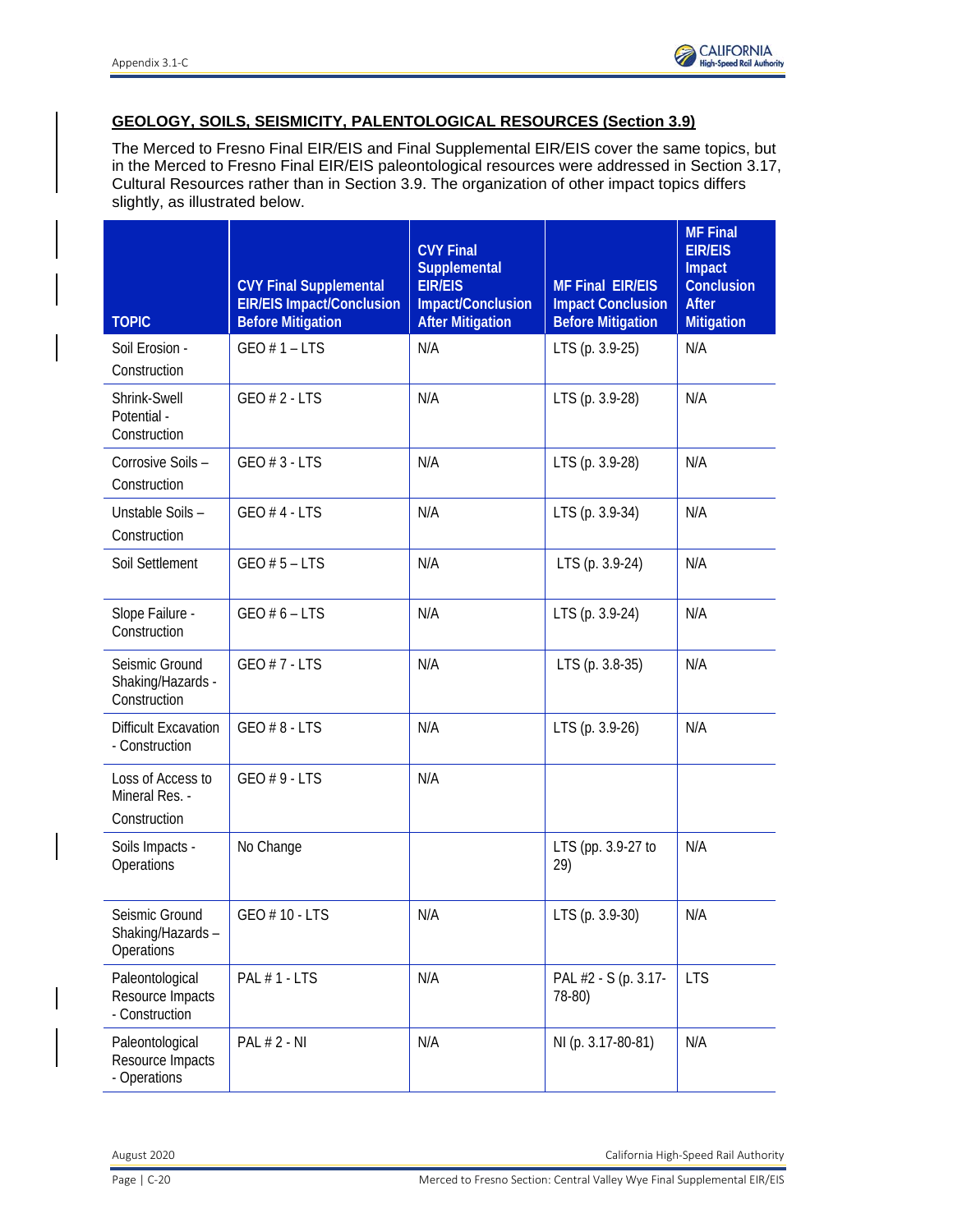

# **HAZARDOUS MATERIALS AND WASTES (SECTION 3.10)**

The Merced to Fresno Final EIR/EIS and Final Supplemental EIR/EIS cover the same topics, but the organization of the discussion differs slightly, as shown illustrated below.

| <b>TOPIC</b>                                                                               | <b>CVY Final</b><br><b>Supplemental</b><br><b>EIR/EIS</b><br><b>Impact/Conclusion</b><br><b>Before Mitigation</b> | <b>CVY Final</b><br><b>Supplemental</b><br><b>EIR/EIS</b><br><b>Impact/Conclusion</b><br><b>After Mitigation</b> | <b>MF Final EIR/EIS</b><br><b>Impact Conclusion</b><br><b>Before Mitigation</b> | <b>MF Final EIR/EIS</b><br><b>Impact Conclusion</b><br><b>After Mitigation</b> |
|--------------------------------------------------------------------------------------------|-------------------------------------------------------------------------------------------------------------------|------------------------------------------------------------------------------------------------------------------|---------------------------------------------------------------------------------|--------------------------------------------------------------------------------|
| Transport, Use,<br>Storage, Disposal<br>of Hazardous<br>Materials/Wastes -<br>Construction | HMW $# 1 - LTS$                                                                                                   | N/A                                                                                                              | LTS with<br>compliance with<br>laws (p. 3.10-20-21)                             | N/A                                                                            |
| Inadvertent<br>Disturbance of<br>Hazardous<br>Materials/Wastes -<br>Construction           | HMW $# 2 - LTS$                                                                                                   | N/A                                                                                                              | LTS with<br>compliance with<br>laws (p. 3.10-21)                                | N/A                                                                            |
| Asbestos/lead<br>Exposure -<br>Construction                                                | HMW $# 3 - LTS$                                                                                                   | N/A                                                                                                              | LTS (p. 3.10-21)<br>LTS (p. 3.3-44)                                             | N/A                                                                            |
| Construction near<br><b>PEC Sites</b>                                                      | HMW $#$ 4 - LTS                                                                                                   | N/A                                                                                                              | LTS (p. 3.10-22)                                                                | N/A                                                                            |
| Hazardous<br>Materials/Wastes<br>Near Schools -<br>Construction                            | HMW $# 5 - S$                                                                                                     | <b>LTS</b>                                                                                                       | $S$ (p. 3.10-25)                                                                | <b>LTS</b>                                                                     |
| <b>Construction Near</b><br>Landfill, Oil & Gas<br>Wells                                   | HMW $# 6 - LTS$                                                                                                   | N/A                                                                                                              | LTS (p. 3.10-24)                                                                | N/A                                                                            |
| Transport, Use,<br>Storage, Disposal<br>of Hazardous<br>Materials/Wastes -<br>Operations   | HMW $# 7 - LTS$                                                                                                   | N/A                                                                                                              | LTS (p. 3.10-26)                                                                | N/A                                                                            |
| Hazardous<br>Materials/Wastes<br>Near Schools -<br>Operations                              | HMW $# 8 - No$<br>Impact                                                                                          | N/A                                                                                                              | LTS (p. 3.10-27)                                                                | N/A                                                                            |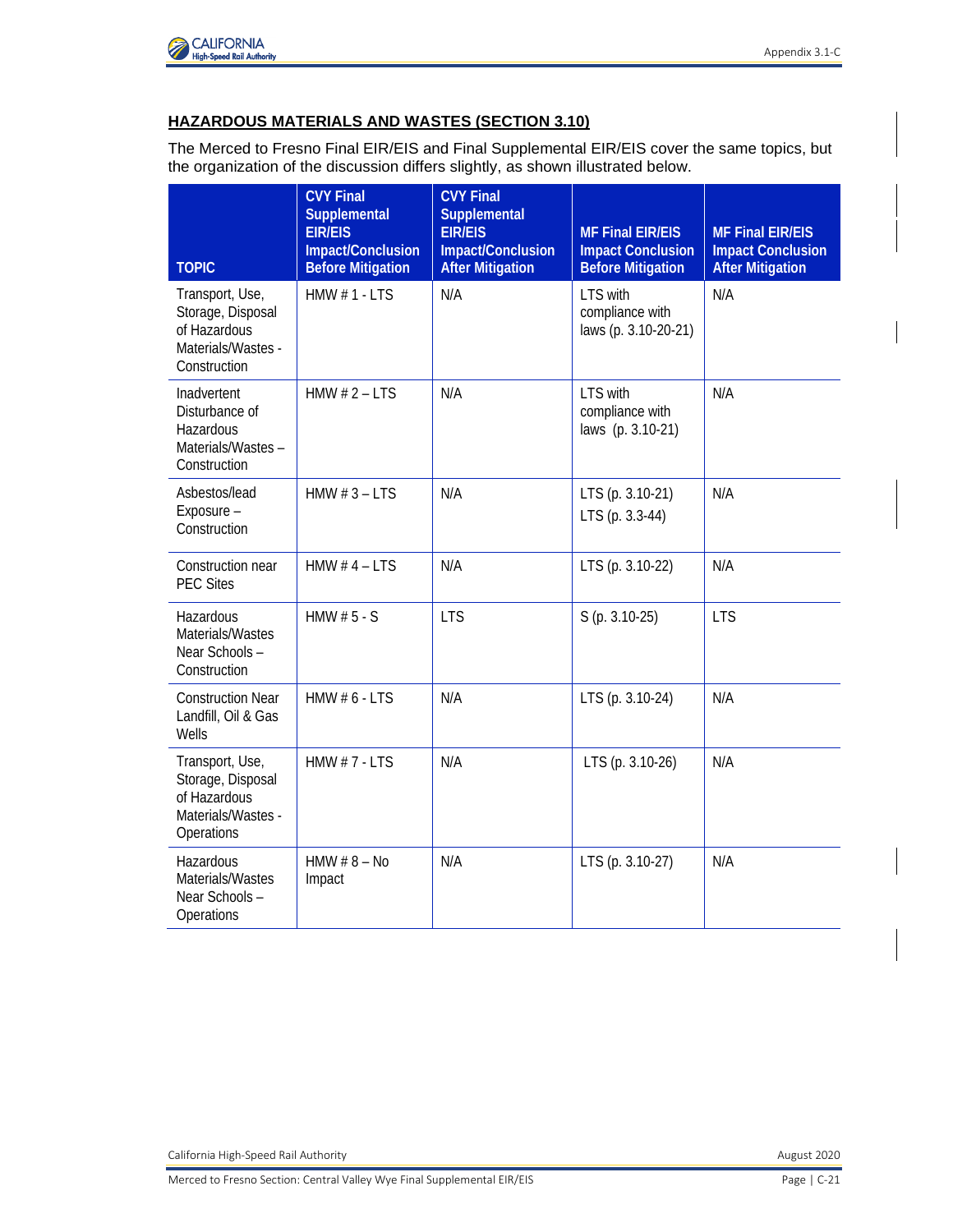

# **SAFETY AND SECURITY (SECTION 3.11)**

The Merced to Fresno Final EIR/EIS and Final Supplemental EIR/EIS cover mostly the same topics. The Final Supplemental EIR/EIS added consideration of Valley Fever and Wildlife risks. The Merced to Fresno Final EIR/EIS discussed risks from train-to-train collisions, collisions from intrusion into the HSR right-of-way, and potential for derailments.

| <b>TOPIC</b>                                                                           | <b>CVY Final Supplemental</b><br><b>EIR/EIS</b><br>Impact/Conclusion<br><b>Before Mitigation</b>                                                                                                                    | <b>CVY Final</b><br><b>Supplemental</b><br><b>EIR/EIS</b><br>Impact/Conclusion<br><b>After Mitigation</b> | <b>MF Final EIR/EIS</b><br><b>Impact Conclusion</b><br><b>Before Mitigation</b> | <b>MF Final</b><br><b>EIR/EIS</b><br>Impact<br><b>Conclusion</b><br><b>After</b><br><b>Mitigation</b> |
|----------------------------------------------------------------------------------------|---------------------------------------------------------------------------------------------------------------------------------------------------------------------------------------------------------------------|-----------------------------------------------------------------------------------------------------------|---------------------------------------------------------------------------------|-------------------------------------------------------------------------------------------------------|
| Interference with<br>Emergency<br>Response Times<br>Construction                       | SS $# 1$ (temp) $-$ LTS<br>SS $# 2$ (perm) – LTS                                                                                                                                                                    | N/A<br>N/A                                                                                                | LTS (p. 3.11-21<br>through 3.11-22)                                             | N/A                                                                                                   |
| Exposure to<br><b>Construction Site</b><br>Hazards-<br>Construction                    | $SS # 3 (temp) - LTS$                                                                                                                                                                                               | N/A                                                                                                       | LTS (p. 3.11-21)<br>LTS (p. 3.11-23)                                            | N/A                                                                                                   |
| Exposure to Auto,<br>Pedestrian,<br><b>Bicycle Safety</b><br>$Risks -$<br>Construction | SS $#$ 4 (temp) $-$ LTS<br>SS $# 5$ (perm) – No Impact                                                                                                                                                              | N/A<br>N/A                                                                                                | LTS (p. 3.11-22)<br>LTS (p. 3.11-26)                                            | N/A                                                                                                   |
| Exposure to<br>Landfill Hazards-<br>Construction                                       | SS $# 6$ (temp) – LTS for<br>SR 152 (North) to Road 19<br>Wye and Avenue 21 to<br>Road 13 Wye Alternatives.<br>No Impact for SR 152<br>(North) to Road 13 Wye<br>and SR 152 (North) to<br>Road 11 Wye Alternatives. | N/A                                                                                                       | LTS (p. 3.11-21)<br>LTS (p. 3.10-25)                                            | N/A                                                                                                   |
| Valley Fever<br>Exposure -<br>Construction                                             | $SS # 7 (temp) - LTS$                                                                                                                                                                                               | N/A                                                                                                       |                                                                                 |                                                                                                       |
| Interference with<br>Emergency<br>Response Times<br>Operations                         | $SS # 8 - LTS$                                                                                                                                                                                                      | N/A                                                                                                       | LTS (p. 3.11-27)                                                                | N/A                                                                                                   |
| Wildfire Hazards<br>- Operations                                                       | $SS # 9 - LTS$                                                                                                                                                                                                      | N/A                                                                                                       | Fire generally<br>addressed and LTS (p.<br>$3.11 - 27$                          | N/A                                                                                                   |
| Airport Safety -<br>Operations                                                         | $SS # 10 - No$ Impact                                                                                                                                                                                               | N/A                                                                                                       | LTS (p. 3.11-29), No<br>Impact (p. 3.5-12<br>through 3.5-13)                    | N/A                                                                                                   |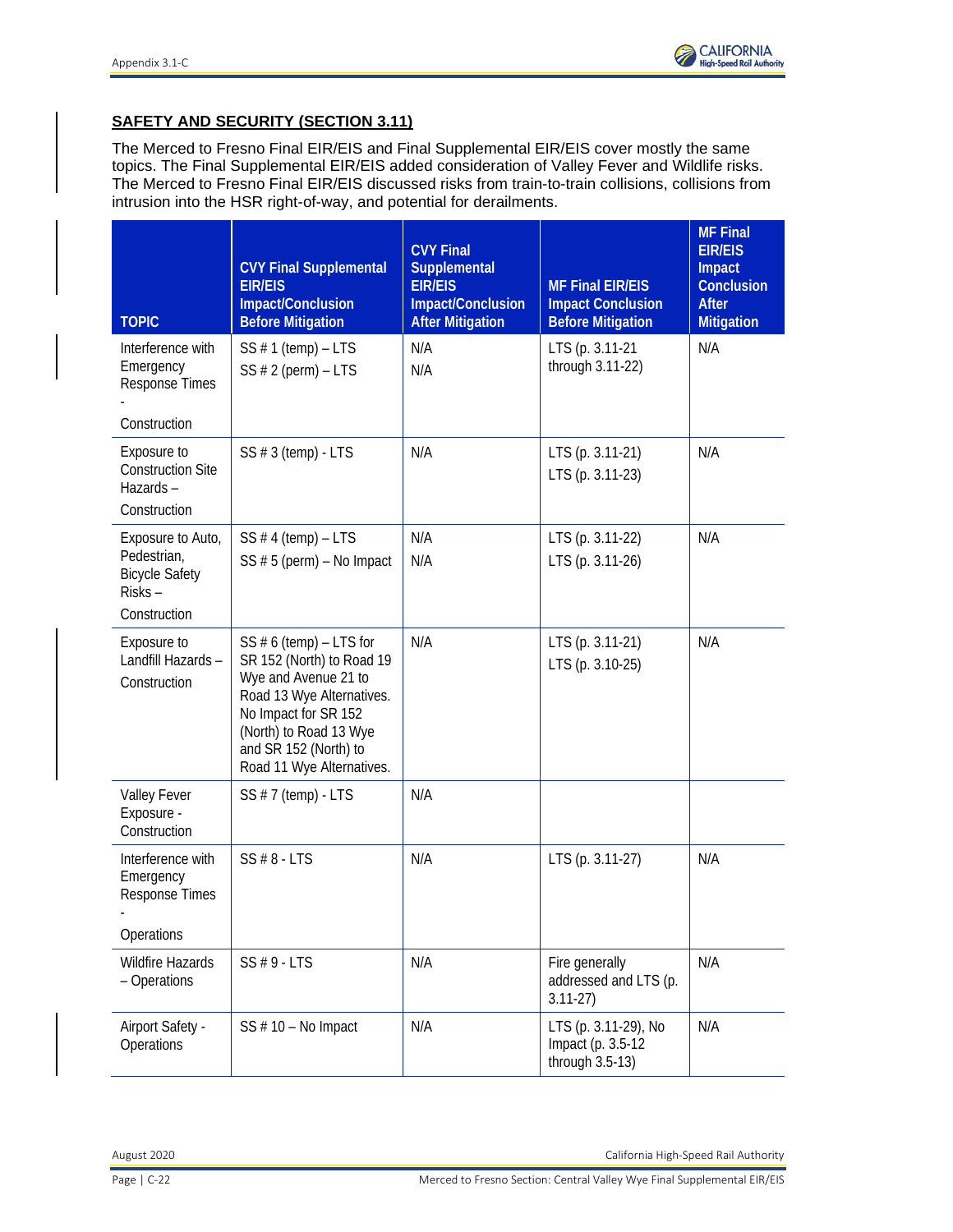

| <b>TOPIC</b>                                                 | <b>CVY Final Supplemental</b><br><b>EIR/EIS</b><br>Impact/Conclusion<br><b>Before Mitigation</b> | <b>CVY Final</b><br>Supplemental<br><b>EIR/EIS</b><br>Impact/Conclusion<br><b>After Mitigation</b> | <b>MF Final EIR/EIS</b><br><b>Impact Conclusion</b><br><b>Before Mitigation</b> | <b>MF Final</b><br><b>EIR/EIS</b><br>Impact<br><b>Conclusion</b><br><b>After</b><br><b>Mitigation</b> |
|--------------------------------------------------------------|--------------------------------------------------------------------------------------------------|----------------------------------------------------------------------------------------------------|---------------------------------------------------------------------------------|-------------------------------------------------------------------------------------------------------|
| Exposure to High-<br>Risk Facilities -<br>Operations         | $SS # 11 - LTS$                                                                                  | N/A                                                                                                | LTS (p. 3.11-30)                                                                | N/A                                                                                                   |
| Risk of Criminal<br>or Terrorist<br>Activity -<br>Operations | SS # 12 - LTS                                                                                    | N/A                                                                                                | LTS (p. 3.11-29)                                                                | N/A                                                                                                   |
| Safety Hazard to<br>Schools-<br>Operations                   | $Ss \# 13 - ITS$                                                                                 | N/A                                                                                                | LTS (p. 3.11-31)                                                                | N/A                                                                                                   |
| Train Collisions,<br>Derailment-<br>Operations               | No change                                                                                        |                                                                                                    | LTS (p. 3.11-24 to<br>$3.11 - 26$                                               | N/A                                                                                                   |
| Hazards from<br>Flooding                                     | Not addressed in SS; see<br>Hydro, Impacts HYD#7,<br>HYD#8, HYD#13, and<br>$HYD#14 - all LTS$    | N/A                                                                                                | LTS (3.11-31)                                                                   | N/A                                                                                                   |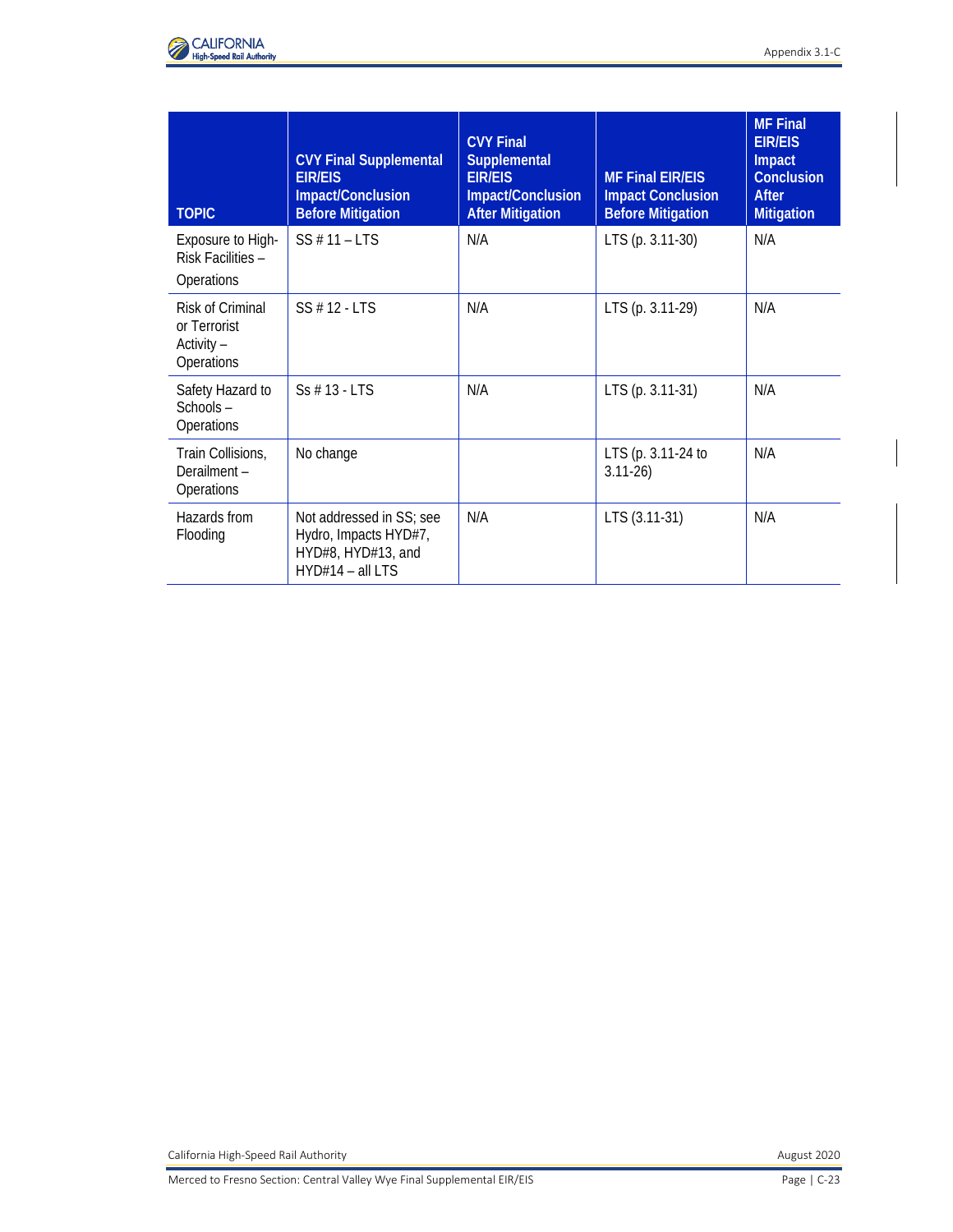## **SOCIOECONOMICS AND COMMUNITIES (SECTION 3.12)**

The Merced to Fresno Final EIR/EIS included environmental justice with the discussion of socioeconomics and communities, whereas this Final Supplemental EIR/EIS includes environmental justice in a separate chapter. Economic and social effects are discussed in both the Merced to Fresno Final EIR/EIS and this Final Supplemental EIR/EIS, but not characterized as a significant physical effect on the environment. Merced to Fresno Final EIR/EIS impacts related to the guideway to Castle HMF (SO # 1 and SO # 2) are not repeated in the Final Supplemental EIR/EIS.

| <b>IMPACT</b>                                                      | <b>CVY Final</b><br><b>Supplemental EIR/EIS</b><br>Impact/Conclusion<br><b>Before Mitigation</b>      | <b>CVY Final</b><br><b>Supplemental</b><br><b>EIR/EIS</b><br>Impact/Conclusion<br><b>After Mitigation</b> | <b>MF Final</b><br><b>EIR/EIS Impact</b><br><b>Conclusion</b><br><b>Before</b><br><b>Mitigation</b> | <b>MF</b> Final<br><b>EIR/EIS Impact</b><br><b>Conclusion</b><br><b>After</b><br><b>Mitigation</b> |
|--------------------------------------------------------------------|-------------------------------------------------------------------------------------------------------|-----------------------------------------------------------------------------------------------------------|-----------------------------------------------------------------------------------------------------|----------------------------------------------------------------------------------------------------|
| Temporary Impacts on<br><b>Community Cohesion</b>                  | SO $# 1 - LTS$                                                                                        | N/A                                                                                                       | <b>LTS</b><br>(p. 3.12-35 to<br>$3.12 - 37$                                                         | N/A                                                                                                |
| Permanent Impacts on<br><b>Community Cohesion</b>                  | SO $# 2 - S$ as to<br>Fairmead for SR 152<br>Wye alignments, LTS for<br>Avenue 21/Road 13             | SUI for SR 152 Wye<br>alignments                                                                          | <b>LTS</b><br>$(p. 3.12-42, 43)$                                                                    | N/A                                                                                                |
| Displacements and<br>Relocations of<br>Residences                  | $SO#3$ - LTS                                                                                          | N/A                                                                                                       | <b>LTS</b><br>(pp. 3.12-49 to<br>52)                                                                | N/A                                                                                                |
| Displacements and<br>Relocations of<br><b>Community Facilities</b> | No Impact                                                                                             | N/A                                                                                                       | LTS except<br>SO $# 3 - for$<br>Merced<br>homeless<br>shelter<br>$(p. 3.12-73)$                     | <b>LTS</b><br><b>LTS</b>                                                                           |
| Children's Health -<br>Temporary,<br>Construction                  | SO $# 7$ – LTS except<br>--S for construction noise<br>for Avenue 21/Road 13<br>--S for haz materials | N/A<br><b>LTS</b><br><b>LTS</b>                                                                           | N <sub>l</sub><br>$(p. 3.12-38)$                                                                    | N/A                                                                                                |
| Children's Health -<br>Permanent,<br>Construction                  | SO $# 8$ – LTS for traffic<br>hazards<br>S for traffic noise for SR<br>152 Wye alignments.            | N/A<br><b>SUI</b>                                                                                         | <b>NI</b><br>$(p. 3.12-38)$                                                                         | N/A                                                                                                |
| Children's Health -<br>Permanent/Operations                        | SO #18 - LTS except<br>for HSR operations noise                                                       | <b>SUI</b>                                                                                                | ΝI<br>$(p. 3.12-49)$                                                                                | N/A                                                                                                |
| <b>Temporary Construction</b><br>Impacts on Employment             | SO $#9$ – LTS                                                                                         | N.A                                                                                                       | Slight (NEPA<br>only) (p. 3.12-<br>57 to 3.12-58)                                                   | N/A                                                                                                |
| Permanent Operational<br>Impacts on Employment                     | $SO #19 - NI$                                                                                         | N/A                                                                                                       | No Effect<br>(NEPA only) (p.<br>3.12-57 to 3.12-<br>58)                                             | N/A                                                                                                |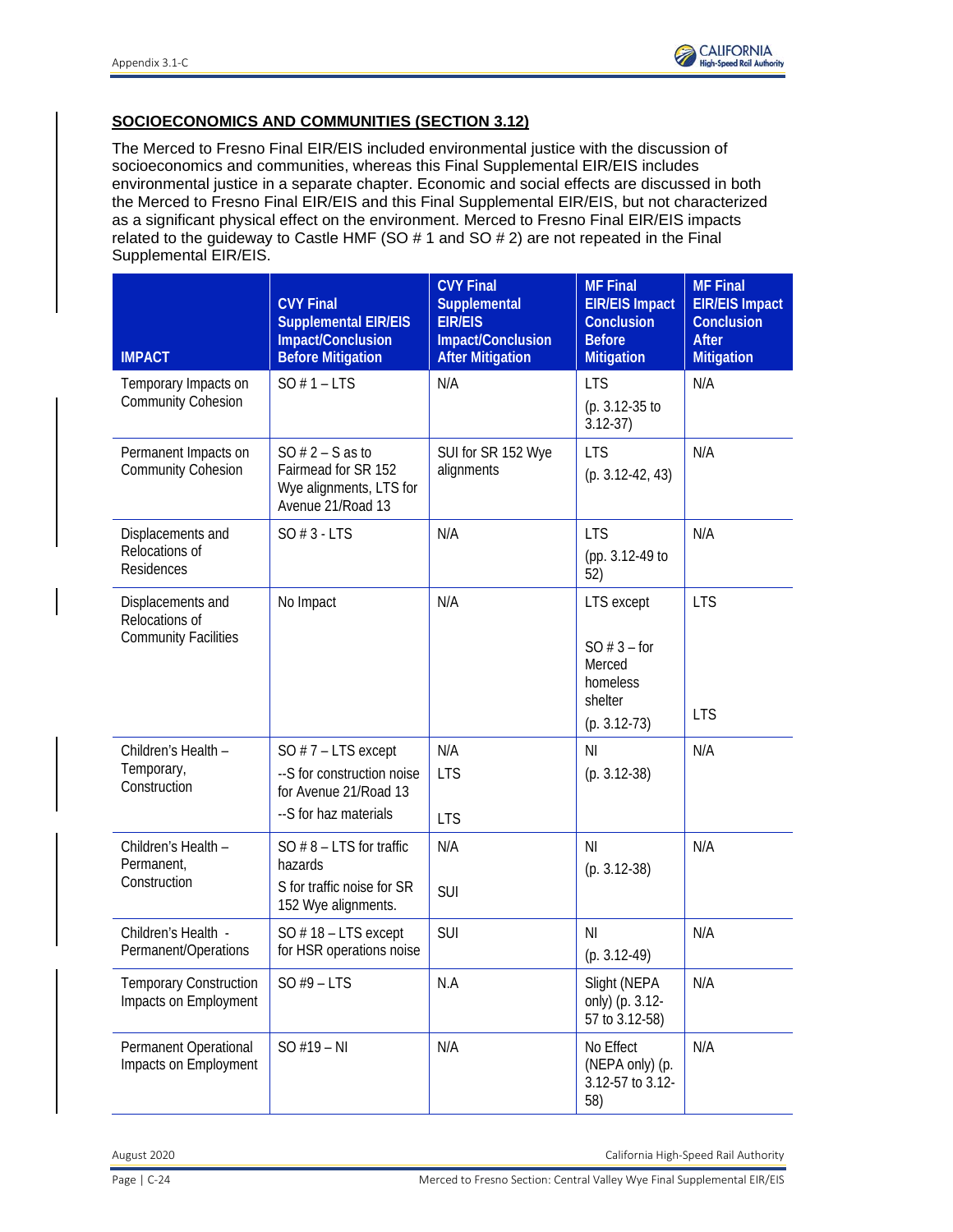

#### **STATION PLANNING, LAND USE, AND DEVELOPMENT (SECTION 3.13)**

The Merced to Fresno Final EIR/EIS analyzed a variety of land use effects from the Merced to Fresno Project Section as a whole, but also focused on effects in and around HSR stations. The Final Supplemental EIR/EIS does not address station-area effects in Merced and Fresno.

| <b>TOPIC</b>                                                                                                       | <b>CVY Final</b><br>Supplemental<br>Impact/Conclusion<br><b>Before Mitigation</b>                                        | <b>CVY Final</b><br><b>Supplemental EIR/EIS</b><br>Impact/Conclusion<br><b>After Mitigation</b> | <b>MF Final</b><br><b>EIR/EIS Impact</b><br><b>Conclusion</b><br><b>Before</b><br><b>Mitigation</b> | <b>MF Final</b><br><b>EIR/EIS Impact</b><br><b>Conclusion</b><br><b>After Mitigation</b> |
|--------------------------------------------------------------------------------------------------------------------|--------------------------------------------------------------------------------------------------------------------------|-------------------------------------------------------------------------------------------------|-----------------------------------------------------------------------------------------------------|------------------------------------------------------------------------------------------|
| Potential for<br><b>Construction to Alter</b><br><b>Land Use Patterns</b>                                          | LU $# 1$ (direct) – LTS<br>LU $# 2$ (indirect) - LTS                                                                     | N/A<br>N/A                                                                                      | <b>LTS</b><br>$(p. 3.13-17)$                                                                        | N/A                                                                                      |
| Permanent<br>Conversion of<br><b>Existing Land Uses</b><br>to Transportation or<br>EINU Use -<br>Incompatible Uses | LU $# 5 - LTS$                                                                                                           | N/A                                                                                             | <b>LTS</b><br>$(p. 3.13-19)$                                                                        | N/A                                                                                      |
| <b>Station Area Effects</b>                                                                                        | N/A                                                                                                                      | N/A                                                                                             | <b>LTS</b><br>$(p. 3.13-25)$                                                                        | N/A                                                                                      |
| Land Use Effects of<br>Parking Demand at<br><b>Stations</b>                                                        | N/A                                                                                                                      | N/A                                                                                             | <b>LTS</b><br>$(p. 3.13-25)$                                                                        | N/A                                                                                      |
| Impacts on Nearby<br>Land Uses/Land Use<br>Patterns from HSR                                                       | LU # 3 (perm, direct) $- S$<br>for SR 152 alternatives<br>LU # 4 (temp, indirect) $-$<br><b>LTS</b> for all alternatives | <b>LTS</b><br>N/A                                                                               | <b>LTS</b><br>$(p. 3.13-26)$                                                                        | N/A                                                                                      |
| Consistency with<br><b>Land Use Plans</b>                                                                          | Discussed, section<br>3.13.3, but does not lead<br>to an impact                                                          | N/A                                                                                             | Not an impact<br>$(p. 3.12-28)$                                                                     | N/A                                                                                      |

California High-Speed Rail Authority **August 2020 August 2020**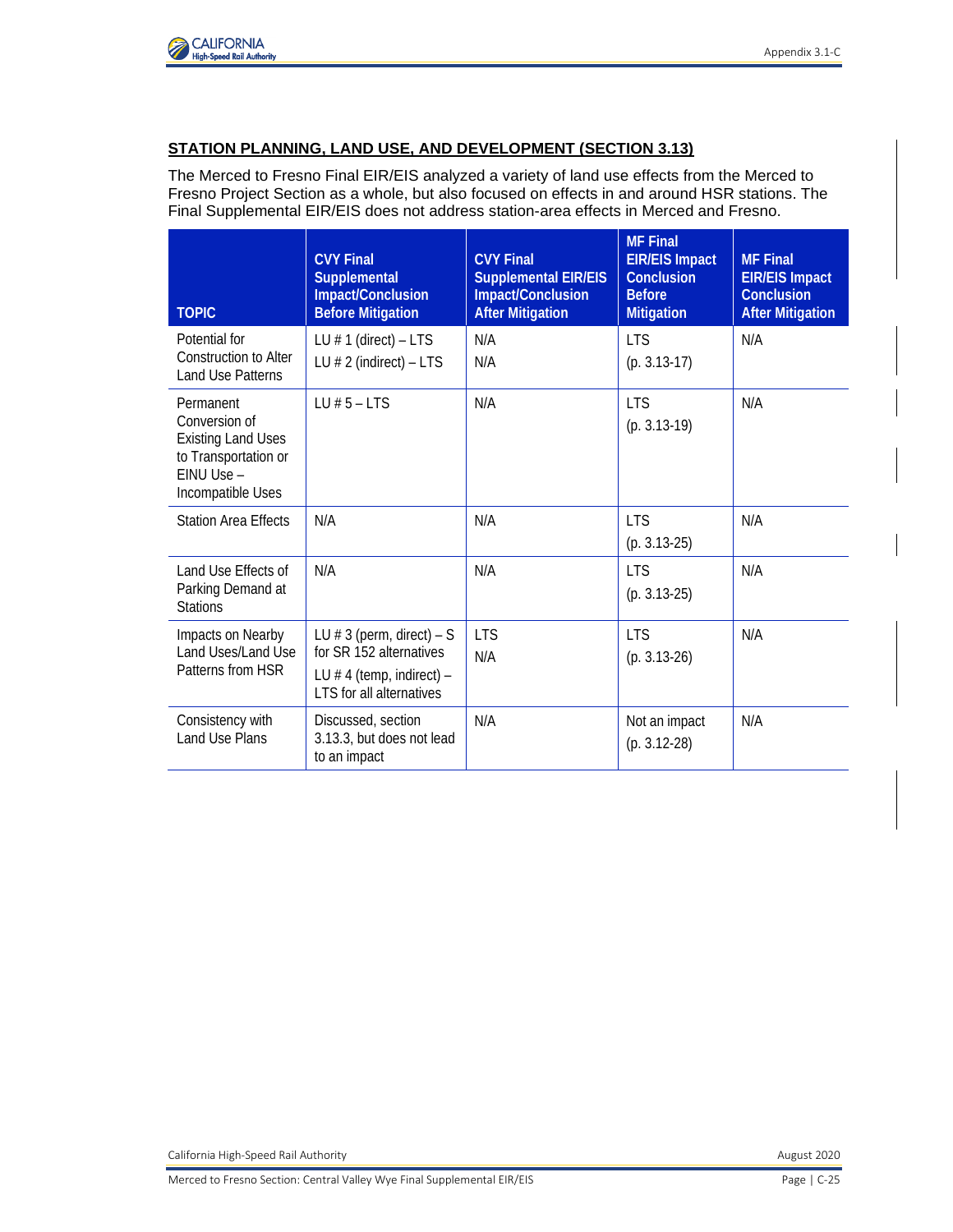

## **AGRICULTURAL LAND (SECTION 3.14)**

The Merced to Fresno Final EIR/EIS analyzed certain impacts to agricultural lands qualitatively, while others were analyzed quantitatively. The CEQA impacts conclusions are consistent across the two documents.

| <b>IMPACT</b>                                                                                               | <b>CVY Final</b><br>Supplemental<br><b>EIR/EIS Impact</b><br><b>Conclusion Before</b><br><b>Mitigation</b> | <b>CVY Final</b><br>Supplemental<br><b>EIR/EIS Impact</b><br><b>Conclusion After</b><br><b>Mitigation</b> | <b>MF Final EIR/EIS</b><br>Impact/<br><b>Conclusion</b><br><b>Before Mitigation</b> | <b>MF Final EIR/EIS</b><br>Impact/<br><b>Conclusion</b><br><b>After Mitigation</b> |
|-------------------------------------------------------------------------------------------------------------|------------------------------------------------------------------------------------------------------------|-----------------------------------------------------------------------------------------------------------|-------------------------------------------------------------------------------------|------------------------------------------------------------------------------------|
| Temporary Use of<br>Important Farmland                                                                      | AG $# 1 - LTS$                                                                                             | N/A                                                                                                       | <b>LTS</b><br>$(p. 3.14-27)$                                                        | N/A                                                                                |
| <b>Permanent Conversion</b><br>of Agricultural Land to<br>Non-Agricultural Use for<br>Project Footprint     | AG $# 2 - S$                                                                                               | AG $# 2 - SUI$                                                                                            | AG# $1 - S$<br>(pp. 3.14-29 to 33)                                                  | AG #1 - SUI                                                                        |
| <b>Permanent Conversion</b><br>of Agricultural Land to<br>Non-Agricultural Use<br>from Parcel Splits        | AG # $3 - S$                                                                                               | AG $# 3 - SUI$                                                                                            | AG $# 2 - LTS$<br>(pp. 3.14-32 to 34)                                               | AG $# 2 - SUI$                                                                     |
| Disruption of Agricultural<br>Infrastructure                                                                | AG $#$ 4 $-$ LTS                                                                                           | N/A                                                                                                       | <b>LTS</b><br>(pp. 3.14-27 to 28)                                                   | N/A                                                                                |
| <b>Effects on Aerial</b><br>Spraying                                                                        | AG $# 5 - LTS$                                                                                             | N/A                                                                                                       | N <sub>1</sub><br>$(p. 3.14-39)$                                                    | N/A                                                                                |
| Effects on Williamson<br>Act or FSZ Contracts,<br>Local Zoning, or<br><b>Conservation Easement</b><br>Lands | AG $# 6$ – LTS                                                                                             | N/A                                                                                                       | ΝI<br>(pp. 3.14-34 to 36)                                                           | N/A                                                                                |
| Wind-Induced Effects                                                                                        | AG $# 7 - NI$                                                                                              | N/A                                                                                                       | N <sub>l</sub><br>$(p. 3.14-39)$                                                    | N/A                                                                                |
| Temporary Noise &<br>Vibration Effects on<br><b>Confined Animal</b><br>Agriculture<br>(construction)        | Not addressed in<br>Ag. See Impact NV<br>$#7$ – LTS                                                        | N/A                                                                                                       | ΝI<br>(pp. 3.14-28 to 29)                                                           | N/A                                                                                |
| <b>Permanent Noise Effects</b><br>on Confined Animal<br>Agriculture (operations)                            | Not addressed in<br>Ag. See Impact NV<br>$#7$ – LTS                                                        | N/A                                                                                                       | ΝI<br>(pp. 3.14-37 to 39)                                                           | N/A                                                                                |

As noted in Section 3.1 of the Final Supplemental EIR/EIS, the footprints for the Central Valley Wye alternatives are larger than those for the Wye Design Options in the Merced to Fresno Final EIR/EIS. Accordingly, the acreage of Important Farmland converted to non-agricultural use by the Central Valley Wye Alternatives is not directly comparable to that of the prior Wye Design Options.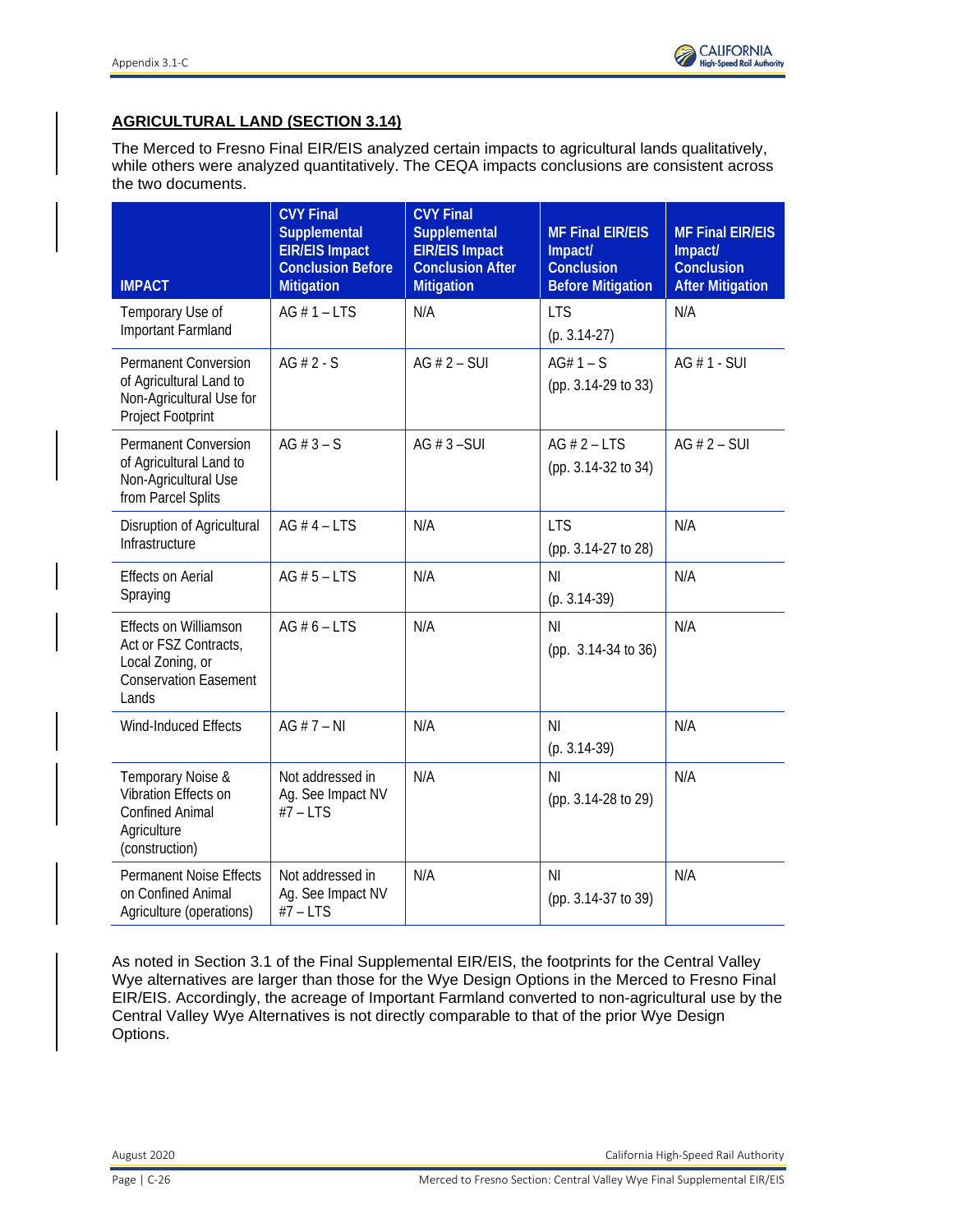

## **PARKS, RECREATION, AND OPEN SPACE (SECTION 3.15)**

The Merced to Fresno Merced to Fresno Final EIR/EIS analyzed impacts on parks, recreation, and open space with a focus on four "vicinities": Merced, Chowchilla, Madera, and Fresno. Resources were identified in the Merced to Fresno Final EIR/EIS as impacted by the Hybrid Alternative as approved, and within the Merced and Fresno vicinities. The Fairmead Toddler Park was identified as an indirectly impacted resource within the Madera vicinity for the Hybrid Alternative with the Avenue 24 Wye Design Option, with the CEQA impact being less than significant (Final EIR, EIS, p. 3.15-12, 3.15-17, 3.15-20, 3.15-40, 3.15-44).

The Final Supplemental EIR/EIS examines the parks, recreation, and open space resources that may be impacted by the four new CV Wye Alternatives. The analysis essentially replaces the prior Merced to Fresno Final EIR/EIS analysis for the Chowchilla and Madera vicinities, due to the new Wye alternatives, the expanded study area, and the revised approach to impact categorization. The result is Impacts PK # 1 to PK # 7 in the Final Supplemental EIR/EIS. The Fairmead Toddler Park, previously described in the Merced to Fresno Final EIR/EIS as impacted, is not impacted by the current Central Valley Wye alternatives studied in the Final Supplemental EIR/EIS.

#### **AESTHETICS AND VISUAL RESOURCES (SECTION 3.16)**

The Merced to Fresno Final EIR/EIS analyzed the impacts of construction activities on aesthetics and visual resources and concluded these were significant ( $\sqrt{Q}$  # 1 and  $\sqrt{Q}$  #2), but could be mitigated to less than significant. (Merced to Fresno Final EIR/EIS, p. 3.16-64). The Final Supplemental EIR/EIS reaches the same conclusion for construction impacts (AVR # 1) (Final Supplemental EIR/EIS, p. 3.16-58, Table 3.16-5).

The Merced to Fresno Final EIR/EIS analyzed the impacts from permanent presence of HSR infrastructure on aesthetics and visual resources landscape unit and key viewpoint (KVP), within the Merced, Chowchilla, Madera, and Fresno vicinities (Merced to Fresno Final EIR/EIS, pp. 3.16-5 to 7, 3.16-10). For the Hybrid alternative, this included the Merced, Merced-Chowchilla, West of SR 99, Madera Acres, East of SR 99, and Fresno Landscape Units. (Merced to Fresno Final EIR/EIS, p. 3.16-10). The Merced to Fresno Final EIR/EIS summarized the permanent visual quality changes and impacts at key viewpoints in Table 3.16-4 (Merced to Fresno Final EIR/EIS, pp. 3.16-31 to 33).

Impacts within the Chowchilla-Madera Landscape Unit, at KVP 9 in Fairmead, were identified as significant under CEQA (VQ # 3), as were impacts within the Madera Landscape Unit at KVP 11 and 12 (VQ # 4). In the West of SR 99 Landscape Unit, impacts were significant at KVP 21 and 22 (VQ # 5 and VQ # 6) and in the East of SR 99 Landscape Unit, impacts were significant at KVP 30 (Merced to Fresno Final EIR/EIS, pp. 3.16-31 to 33). Impacts at other KVPs were less than significant. The analysis also concluded that sound barriers and retaining walls would block views, which would be a significant and unavoidable impact under CEQA (VQ # 11) (Merced to Fresno Final EIR/EIS, p. 3.16-66). Traction power distribution stations would alter visual character or block views, and significant impact that could be reduced to less than significant ( $VQ \neq 12$ ) (Final EIR/ EIS, p. 3.16-66).

For the Hybrid Alternative, the landscape units and KVPs in the Merced Project vicinity and the Fresno Project vicinity were analyzed in the Merced to Fresno Final EIR/EIS. . For the Final Supplemental EIR/EIS, the landscape units and KVPs were refined from those used in the Merced to Fresno Final EIR/EIS (Refer to Final Supplemental EIR/EIS, pp. 3.16-1; compare 3.16- 13 and p. 3.16-15). The new analysis essentially replaces the prior Merced to Fresno Final EIR/EIS analysis for the Chowchilla and Madera vicinities, due to the new Wye alternatives, the expanded study area, and the revised landscape units and key viewpoints. The result is impacts AVR # 2 to AVR # 6, which describe impacts on visual quality from permanent HSR infrastructure (Final Supplemental EIR/EIS, pp. 3.16-58 to 59).

California High-Speed Rail Authority August 2020

Merced to Fresno Section: Central Valley Wye Final Supplemental EIR/EIS Page | C-27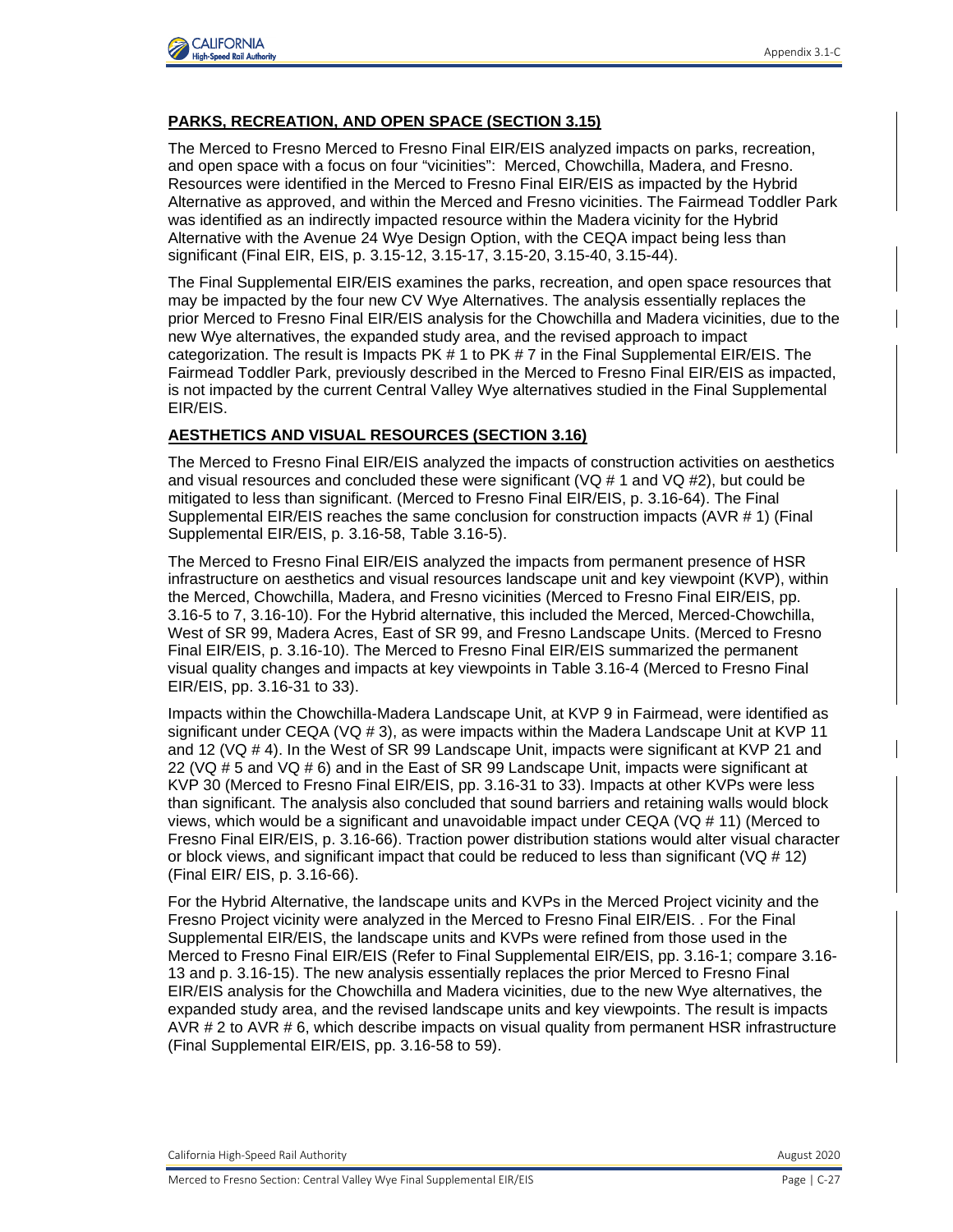## **CULTURAL RESOURCES (SECTION 3.17)**

The Merced to Fresno Final EIR/EIS identified cultural resources by county. The majority of impacts described were in Merced and Fresno counties, as described in Table 3.17-10 in the Merced to Fresno Final EIR/EIS. The Final Supplemental EIR/EIS analysis of cultural resources within the Central Valley Wye area is consistent with that in the Merced to Fresno Final EIR/EIS, as depicted below. The Merced to Fresno Final EIR/EIS addressed paleontological resources in Section 3.17, whereas this Final Supplemental EIR/EIS addresses them in Section 3.9.

| <b>IMPACT</b>                                                                                              | <b>CVY Final</b><br>Supplemental<br><b>EIR/EIS Impact</b><br><b>Conclusion Before</b><br><b>Mitigation</b> | <b>CVY Final</b><br>Supplemental<br><b>EIR/EIS Impact</b><br><b>Conclusion</b><br><b>After Mitigation</b> | <b>MF Final EIR/EIS</b><br>Impact/Conclusion<br><b>Before Mitigation</b>                                                   | <b>MF Final EIR/EIS</b><br>Impact/<br><b>Conclusion</b><br><b>After Mitigation</b>                                                         |
|------------------------------------------------------------------------------------------------------------|------------------------------------------------------------------------------------------------------------|-----------------------------------------------------------------------------------------------------------|----------------------------------------------------------------------------------------------------------------------------|--------------------------------------------------------------------------------------------------------------------------------------------|
| Disturbance of Unknown<br>Archaeological Sites<br>during Construction                                      | CUL $# 1 - S$                                                                                              | <b>LTS</b>                                                                                                | Arch $# 1 - S$<br>$(p. 3.17-67)$                                                                                           | <b>LTS</b><br>$(p. 3.17-92)$                                                                                                               |
| Disturbance of Known<br>Archaeological Sites<br>during Construction                                        | $CUL # 2 - No$<br>Impact                                                                                   | N/A                                                                                                       | Arch $# 1 - S$<br>$(p. 3.17-69)$                                                                                           | <b>LTS</b><br>$(p. 3.17-92)$                                                                                                               |
| Demolition, Destruction,<br>Relocation, or Alteration<br>of Historic Architectural<br>Resources or Setting | CUL $#3 - S$                                                                                               | <b>SUI</b>                                                                                                | Hist $#1 - S$<br>(Robertson Tree<br>Row)<br>Hist # $2 - S$<br>(Roeding Park only)<br>Hist $# 3 - S$<br>(Roeding Park only) | <b>SUI</b><br>LTS if mitigation<br>agreed to by<br>Fresno (p. 3.17-<br>92)<br>LTS if mitigation<br>agreed to by<br>Fresno (p. 3.17-<br>92) |
| Public Access and<br>Disturbance of<br>Archaeological<br>Resources                                         | CUL $#$ 4 - No<br>Impact                                                                                   | N/A                                                                                                       | <b>LTS</b><br>$(p. 3.17-80)$                                                                                               | N/A                                                                                                                                        |
| Common Impacts on<br>Archaeological<br>Resources                                                           | CUL $# 5 - No$<br>Impact                                                                                   | N/A                                                                                                       | <b>LTS</b><br>$(p. 3.17-80)$                                                                                               | N/A                                                                                                                                        |
| Noise and Vibration<br>Impairments on Historic<br><b>Architectural Resources</b><br>- Operations           | CUL $# 6 - LTS$                                                                                            | N/A                                                                                                       | S<br>(Roeding Park only)<br>$(p. 3.17-81)$                                                                                 | LTS if mitigation<br>agreed to by<br>Fresno (p. 3.17-<br>92)                                                                               |